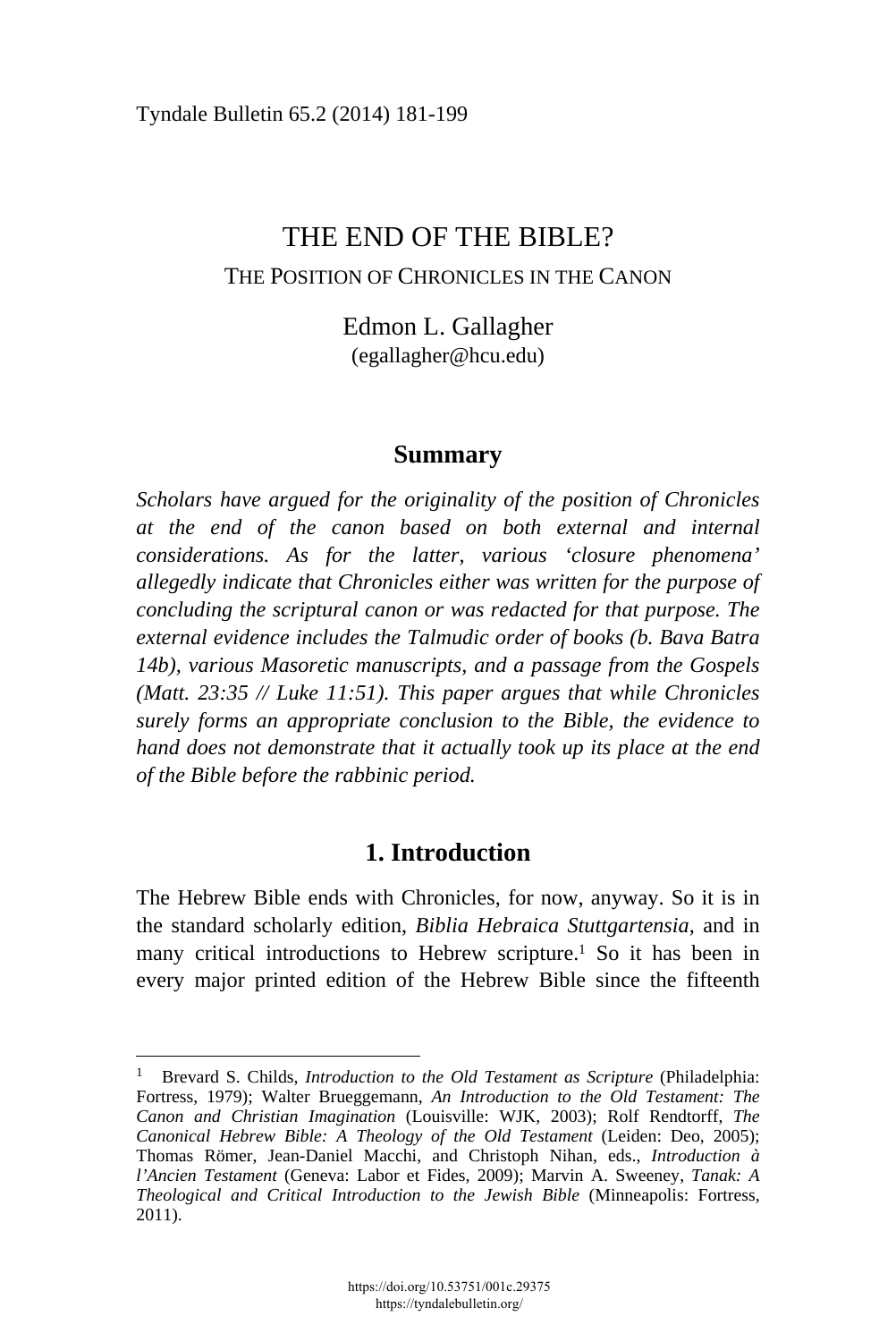century.2 However, this will not be the case for the next edition, *Biblia Hebraica Quinta*, which will place Chronicles at the head of the third section of the Hebrew Bible, the Ketuvim, rather than its end. In this way, BHQ will fully conform to the order of its base text, the Leningrad Codex B19a, which, along with many Masoretic manuscripts, presents a sequence of books different from what has become traditional for printed Hebrew Bibles.3 Soon Chronicles will no longer be at the end of the Hebrew Bible, at least the one most commonly used by scholars. This repositioning of Chronicles might seem a rather inconsequential development, but several scholars have urged recently that the placement of Chronicles at the end of the Bible constituted a very early feature of the canon, possibly reflecting an 'original' sequence. This paper will carefully examine this view, seeking to demonstrate the tendentiousness of the arguments used in its support and that the evidence cannot show that Chronicles definitely took up its place at the end of the Bible before the rabbinic period.

Scholars advocating the concluding position of Chronicles promote varying notions of what this means, but they divide roughly between those who emphasise the external evidence and those who focus more on internal considerations. The former group argues that post-biblical sources suggest that the arrangement of the Hebrew Bible with Chronicles at the end was achieved very early, perhaps in the second century BC. Furthermore, this arrangement evinces an intentional design, though this design is more at the level of arrangement rather than composition or redaction. We will see that this position is especially well-represented by Roger Beckwith. The other group, relying on internal evidence, actually comes close to saying, or even explicitly affirms, that Chronicles was written or redacted for the purpose of concluding the biblical canon.4 Usually external evidence plays a supplementary role in such discussions, but the focus is on features within the Book of Chronicles that are judged to be most appropriate only at the end of the Bible. Thus, the role played by

<sup>2</sup> Cf. Christian D. Ginsburg, *Introduction to the Massoretico-Critical Edition of the Hebrew Bible* (London: Trinitarian Bible Society, 1897; repr. New York: Ktav, 1966): 779-976. Ginsburg gives a detailed survey of Hebrew Bible editions up to the Second Rabbinic Bible (1524–25) and a little after. He describes the *editio princeps* of the Hagiographa on pp. 807-814.

<sup>3</sup> See Roger T. Beckwith, *The Old Testament Canon of the New Testament Church and Its Background in Early Judaism* (Grand Rapids: Eerdmans, 1985): 452-64. 4 Scholars advocating such a position receive extended treatment in Section 2 below.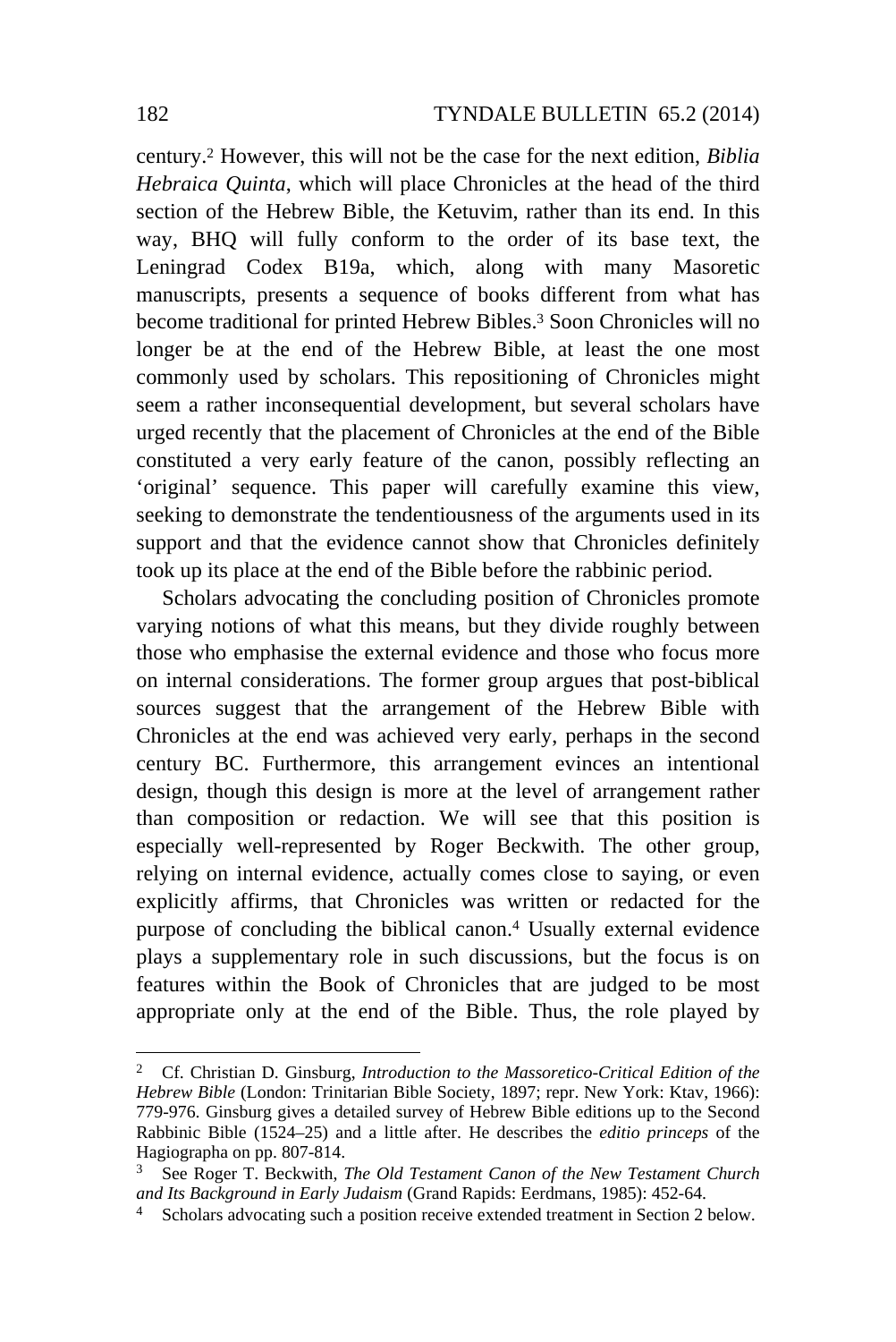external and internal evidence essentially distinguishes two competing models: whether the Chronicler himself (or a very early redactor) intended his book to close the canon (internal evidence), or whether a later (but still very early) 'canoniser' intentionally set Chronicles at the end (external evidence). Scholars often fail to clarify which of these two models they advocate.

The attempt to see a purpose behind the location of Chronicles in the Hebrew Bible corresponds to broader concerns in biblical research over the past several decades. While isolating sources within biblical texts continues as before, a renewed emphasis on understanding the final form of the Bible has brought with it attempts to see intentional design where little such design had previously been perceived. One might think in previous generations of Noth's theory of the Deuteronomistic History, but more recently a wave of studies have approached the growth of the canon, whether of individual books or groups of books, as a process of purposeful redaction with a theological message.5 The tripartite structure of the Jewish canon has, of course, served as a starting-point for much of this work, though other arrangements are sometimes also acknowledged as valid and ancient.6 The third section of the Hebrew Bible has received less of this treatment, apparently because scholars have usually assumed that there was not much canonical unity to be discovered there. But even this is now starting to change.7

Chronicles obviously did come to close the Hebrew Bible in some of its manifestations at some point. Moreover, it seems clear now, as we will see, that whoever was responsible for this had good reasons for putting Chronicles in this position since it forms an appropriate and theologically significant conclusion to scripture. This paper does not

<sup>5</sup> See recently Christopher R. Seitz, *The Goodly Fellowship of the Prophets: The Achievement of Association in Canon Formation* (Grand Rapids: Baker Academic, 2009). For a comparison of Noth's work with these more recent studies, see Rolf Rendtorff, *Canon and Theology: Overtures to an Old Testament Theology* (Overtures to Biblical Theology; Minneapolis: Fortress, 1993): 49.

<sup>6</sup> E.g. Childs attributes 'priority' to the tripartite structure but recognises that the LXX arrangement was 'equally as old' (*Introduction*, 666-67). 7 See esp. Julius Steinberg, *Die Ketuvim: Ihr Aufbau und ihre Botschaft* (Bonner

biblische Beiträge, 152; Hamburg: Philo, 2006); Albert de Pury, 'The Ketubim, a Canon within the Biblical Canon', in *The Canon of Scripture in Jewish and Christian Tradition* (ed. Philip S. Alexander and Jean-Daniel Kaestli; Lausanne: Éditions du Zèbre, 2007): 41-56; Seitz, *Goodly Fellowship*, 105-125; Timothy J. Stone, *The Compilational History of the Megilloth: Canon, Contoured Intertextuality and Meaning in the Writings* (FAT, 2/59; Tübingen: Mohr Siebeck, 2013).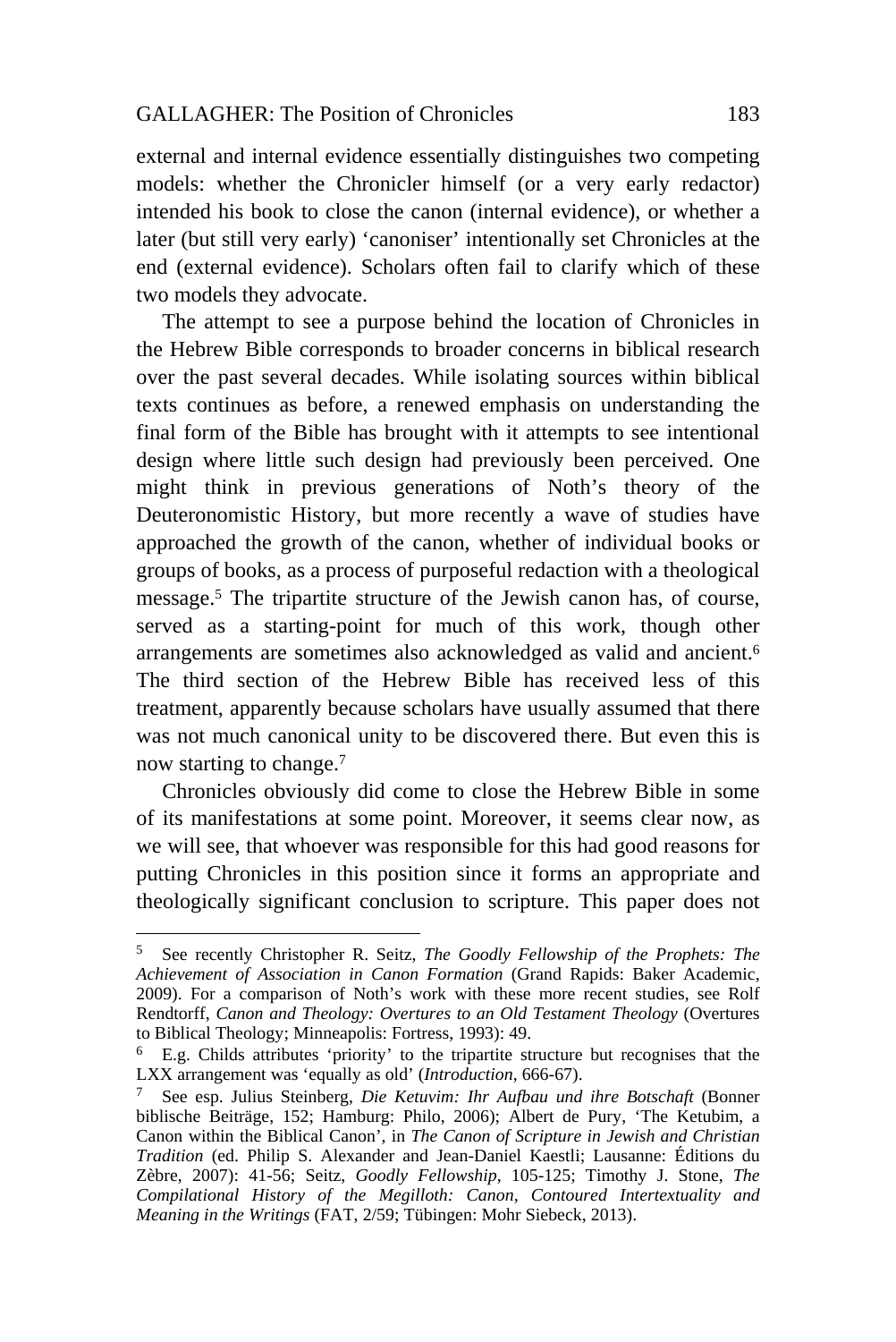defend or dispute these ideas but takes them for granted. Rather, I will be interested here in how we can determine when Chronicles took up its final place in the canon. I will examine first the internal evidence brought to bear on the question before turning to the external evidence. It will be argued that the evidence to hand prohibits firm conclusions until the rabbinic period, and even at this time a sequence with Chronicles as a conclusion hardly predominates. The consistency with which modern editions position Chronicles as the last book reflects the stability brought by the printing press rather than the more fluid sequences of the manuscript tradition.

## **2. Internal Evidence**

Since evidence internal to Chronicles or the biblical canon obviously must be dated early—how early is of course disputed, but certainly before the rabbinic period—there is an undeniable force to arguments based on it. The potential importance of this evidence for a proper understanding of biblical literature has been stressed in a recent article by Hendrik J. Koorevaar.8 Assuming that scholars have correctly identified redactional layers bringing books and even canonical sections to a close, Koorevaar wonders about the implications for interpretation:

This would mean that there is such a thing as an original or authoritative order in the Hebrew canon. After all, a number of added texts [i.e. the aforementioned redactional layers] not only belong to the specific book, but have an added value that is only apparent at one particular place in the canon and no other. When these books are moved to another position in the order, this value is lost. … Because of [these added texts], the sequential order and subdivisions belong to the text of the canon itself and are of primary importance.<sup>9</sup>

As this quotation and the rest of his article make clear, Koorevaar is interested in the 'original' order of books of the Hebrew Bible. He incorporates the sequence of books (for Koorevaar, the sequence attested in *b. Bava Batra* 14b) within his understanding of canon due to

<sup>&</sup>lt;sup>8</sup> Hendrik J. Koorevaar, 'The Torah Model as Original Macrostructure of the Hebrew Canon: A Critical Evaluation',  $ZAW$  122 (2010): 64-80.

Koorevaar, 'Torah Model', 66. Koorevaar goes on to criticise the 'Torah Model' as an interpretation of the tripartite Hebrew canon and says that he hopes to make the case in the future for a model focused on 'exile and return' (79).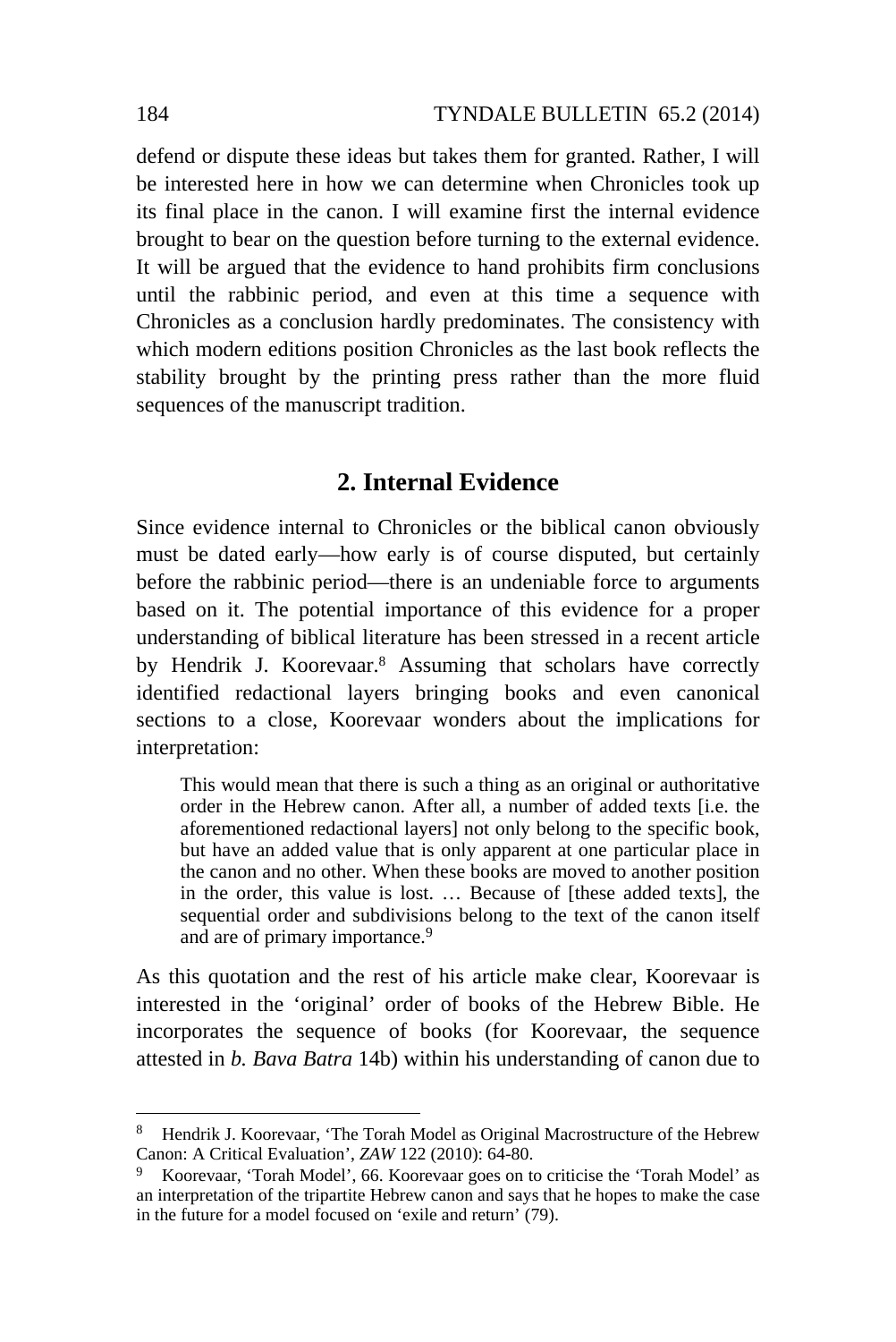the redactional layers designed 'to establish a categorisation and order in the Hebrew canon'.10 Other canonical arrangements may produce 'a beautiful reading effect', but they are 'later invention[s]', not the true and authentic canonical sequence.<sup>11</sup>

In this way, the search for internal evidence for a particular arrangement of the biblical books becomes imperative. Here I will leave aside the first two sections of the Hebrew canon and, indeed, most of the Ketuvim as well, so that I may narrow my focus to indications within Chronicles that it was designed to conclude the Bible. Despite the many arguments favouring this idea, I aim to show in this section that the internal evidence fails to establish that Chronicles does in fact close the canon at this early period. At most, it offers suggestive possibilities for why Chronicles was placed last at some point, but it cannot show when this happened or rule out other potential arrangements. All of this must be done based on the external evidence. Indeed, most scholars arguing from internal evidence seem to have recognised this fact, given their own discussions of the external evidence. This includes Koorevaar; while internal evidence has its role to play in his study, external evidence also proves to be crucial.12

I will now consider the internal evidence brought to bear on the question of whether Chronicles was designed by the Chronicler or a redactor to be the final book of the canon. Georg Steins dates the composition of Chronicles in the second century BC, a view not accepted by many other scholars.13 But this dating allows Steins to suggest that at that time Chronicles closed 'one form' of the *Ketuvim*, perhaps having been written for that very purpose.14 By limiting this

<sup>10</sup> Koorevaar, 'Torah Model', 66.

<sup>11</sup> Koorevaar, 'Torah Model', 65.

<sup>12</sup> Koorevaar discusses the manuscript evidence at 'Torah Model', 68-70; see also the article's conclusion (pp. 78-79), the first point of which—denying that the Torah model is 'the oldest model'—depends on this manuscript evidence.<br><sup>13</sup> Georg Steins, 'Zur Datierung der Chronik: Ein neuer methodischer Ansatz', *ZAW* 

<sup>109 (1997): 84-92;</sup> and, briefly, Georg Steins, 'Die Bücher der Chronik,' in Erich Zenger, *Einleitung in das Alte Testament* (7th ed.; Stuttgart: Kohlhammer, 2008): 249- 62, at 258-60. Contrast Steins's views with those of Ralph W. Klein, *1 Chronicles* (Hermeneia; Minneapolis: Fortress, 2006): 13-16 (first half of fourth century); and Gary N. Knoppers, *1 Chronicles 1–9: A New Translation with Introduction and Commentary* (AB 12; New York: Doubleday, 2003): 101-117 (late-fourth or early-<br>third century, with a *terminus ante quem* at the mid-third century, p. 106).

<sup>&</sup>lt;sup>14</sup> Georg Steins, Die Chronik als kanonisches Abschlussphänomen: Studien zur *Entstehung und Theologie von 1/2 Chronik* (Bonner biblische Beiträge, 93; Weinheim: Beltz, 1995): 509 (emphasis original). Steins more succinctly argues his case in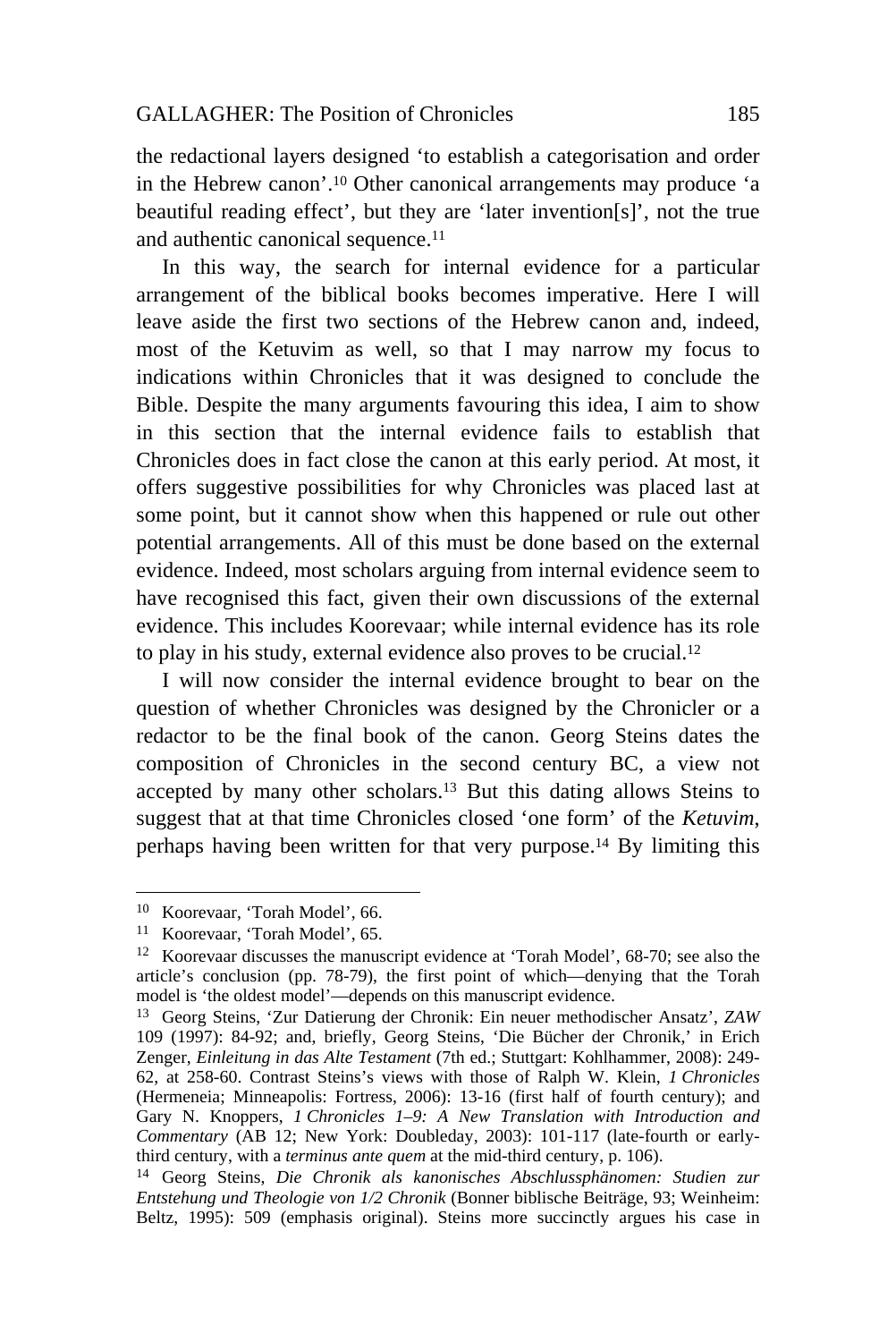closure to only one form of the *Ketuvim*, Steins allows for competing arrangements of the Hebrew canon, such as the arrangement reflected in the LXX codices.15 But he does think the arrangement with Chronicles at the end was prominent, if not dominant. He does not mention in this excerpt the external evidence that permits him to date this closure in the second century BC, but he goes on to discuss it and it is the usual evidence that I will examine in the next section. Whereas Steins merely suggests that the Chronicler intended his work to conclude one form of the canon, Koorevaar argues more broadly: the Chronicler wrote for the purpose of 'closing and sealing' the Hebrew canon.16 The Chronicler becomes the canoniser.

As the title of Steins's book indicates, he seeks to isolate in Chronicles certain 'closure phenomena' (*Abschlussphänomene*). These are elements of the text which seem to bring the redaction of a book to a close in a manner conscious of the biblical canon. Scholars have identified a variety of such 'closure phenomena', probably correctly. That is, Chronicles does attempt to sum up the history of Israel and it seems to have done this with conscious interaction with previous scripture.<sup>17</sup> But can this show that Chronicles was intended to have a specific position in the canon? Some scholars have thought so.

The most significant text in this regard is the last couple of verses of the book. The Chronicler brings his history to a close with a quotation of the decree by Cyrus releasing the Jews from captivity, the last words of which are, 'Whoever is among you of all his people, may the LORD his God be with him! Let him go up [עֲיָעֲל]' (2 Chr. 36:23; NRSV). Several scholars—including Nahum Sarna, Jean-Louis Ska, and Stephen Dempster—find here a link to the Torah, whether to Joseph, who told his brothers in Egypt that God would someday visit them and

<sup>&#</sup>x27;Torabindung und Kanonabschluß: Zur Entstehung und kanonischen Funktion der Chronikbücher', in *Die Tora als Kanon für Juden und Christen* (ed. Erich Zenger; Herders biblische Studien, 10; Freiburg: Herder, 1996): 213-56, especially 247-52. See the critique of Steins by Peter Brandt, *Endgestalten des Kanons: Das Arrangement der Schriften Israels in der jüdischen und christlichen Bibel* (Bonner biblische Beiträge, 131; Berlin: Philo, 2001): 88-91.

<sup>15</sup> See Steins, *Chronik*, 516-17, citing Qumran, the Samaritans, and the LXX; on these alternative arrangements, see below.

<sup>16</sup> Hendrik J. Koorevaar, 'Die Chronik als intendierter Abschluß des alttestamentlichen Kanons', *JETh* 11 (1997): 42-76, at 42 (cf. 66-67, and *passim*). 17 See esp. Zipora Talshir, 'Several Canon-Related Concepts Originating in

Chronicles', *ZAW* 113 (2001): 386-403; Ehud Ben Zvi and Diana V. Edelman, eds., *What Was Authoritative for Chronicles?* (Winona Lake, Ind.: Eisenbrauns, 2011).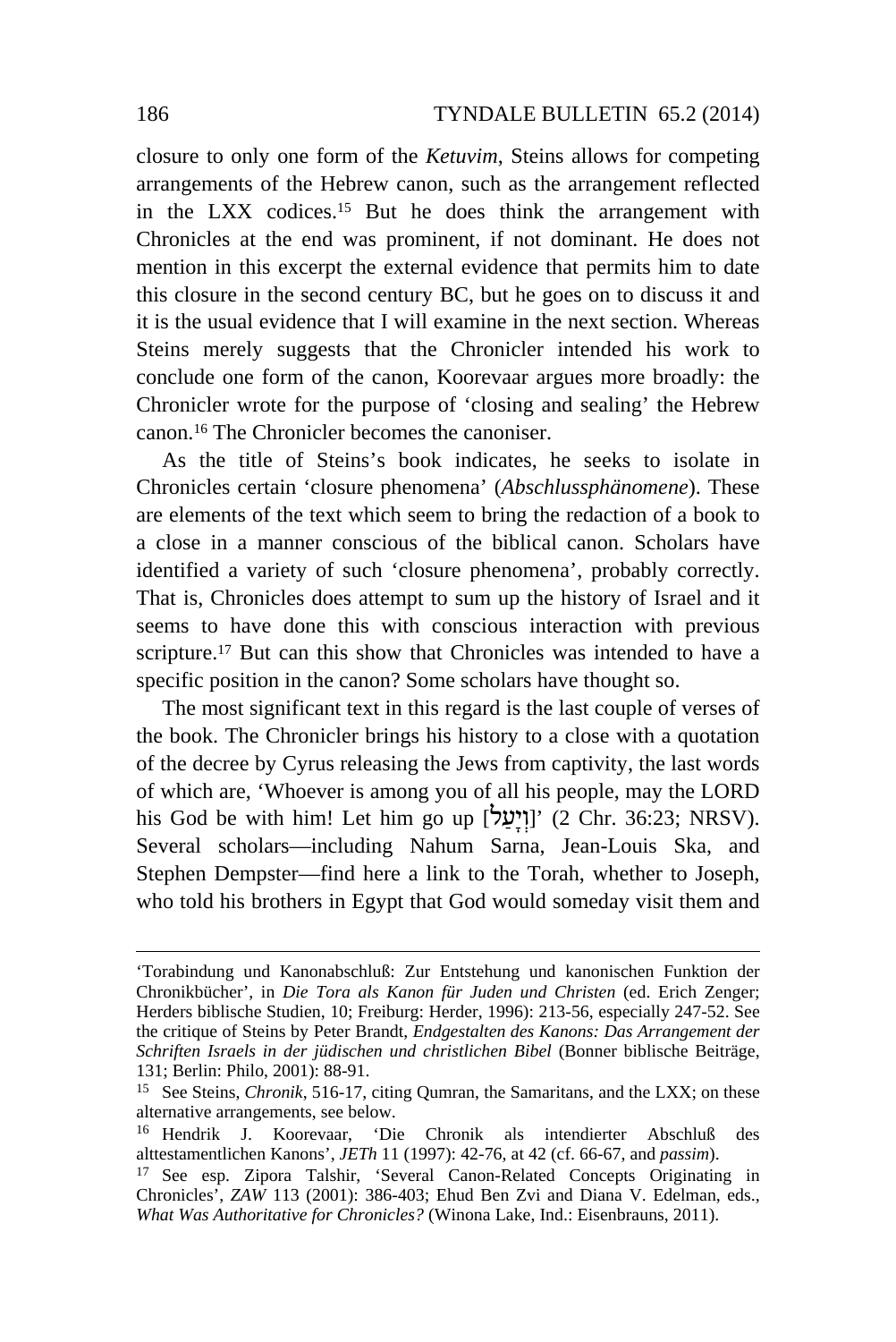take them up (והעלה) to the Promised Land (Gen. 50:24), or again to the exodus, which also makes use of this verb,  $\vec{v}$ עלה) (Exod. 3:8).<sup>18</sup> The idea is that with the Torah at the beginning and Chronicles at the end of the Bible, the verb עלה forms a satisfying *inclusio*. Of course, it should be noted that this same verb appears nearly 900 times in the Hebrew Bible. Some scholars then point not only to the appearance of עלה but also of פקד') visit', 'appoint') in Gen. 50:24 and 2 Chr. 36:23, a combination that occurs in only thirteen verses in the Hebrew Bible.19 Yet, whether or not these are 'theologically significant words', and even if the Chronicler is harkening back to this particular passage in Genesis, it is still not clear that the intertextual echo depends on the location of Chronicles in the canon.20 Would there not still be an echo even if Chronicles were located after Kings, as in the LXX, or at the beginning of the Ketuvim rather than its end?

But there are other suggestions for internal echoes implying a concluding position for Chronicles. Ska links Cyrus's command to rebuild the temple to the emphasis on the tabernacle in Exodus, on the cult laws in Leviticus, and on cult centralization in Deuteronomy, again trying to relate the beginning of the Bible to its end.21 Steins thinks the beginning and ending of Chronicles parallel the beginning and ending of Genesis (from Adam to פקד-עלה, as above), or perhaps the beginning and ending of the first two sections of the canon, the Torah and the Prophets (Adam to Exile).<sup>22</sup> On the other hand, Koorevaar relates the beginning of Chronicles to the beginning of Genesis (Adam) and the ending of Chronicles to the beginning of Ezra-Nehemiah (decree of Cyrus), the book immediately preceding Chronicles in most editions of the Hebrew Bible. In this way, Chronicles draws to a close

<sup>18</sup> For the first interpretation, see Nahum M. Sarna, 'The Canon, Text, and Editions', *Encyclopaedia Judaica* (16 vols.; ed. C. Roth; New York: Macmillan, 1972): 4:816-36, at 831; Stephen Dempster, 'Canons on the Right and Canons on the Left: Finding a Resolution in the Canon Debate', *JETS* 52 (2009): 47-78, at 74. For the second view, see Jean-Louis Ska, *Introduction to Reading the Pentateuch* (Winona Lake, Ind.: Eisenbrauns, 2006): 13; cf. Zenger, *Einleitung*, 25.

<sup>&</sup>lt;sup>19</sup> Besides the two verses cited, cf. Gen. 50:25; Exod. 13:19; Josh. 8:10; 1 Sam. 13:15; 15:2; 1 Kings 20:26; Jer. 3:16; 27:22; 49:19; 50:44; 51:27.

<sup>&</sup>lt;sup>20</sup> For the quotation, see Stephen Dempster, 'An "Extraordinary Fact": *Torah and Temple* and the Contours of the Hebrew Canon', *TynBul* 48 (1997): 23-56, 191-218, at 203, 210-11; cf. also Steins, *Chronik*, 515. 21 Ska, *Introduction*, 13. Ska's third argument, linking Neh. 8 to the Torah, seems to

assume an arrangement in the order Chronicles-Ezra-Nehemiah.

<sup>22</sup> Steins, *Chronik*, 514-15.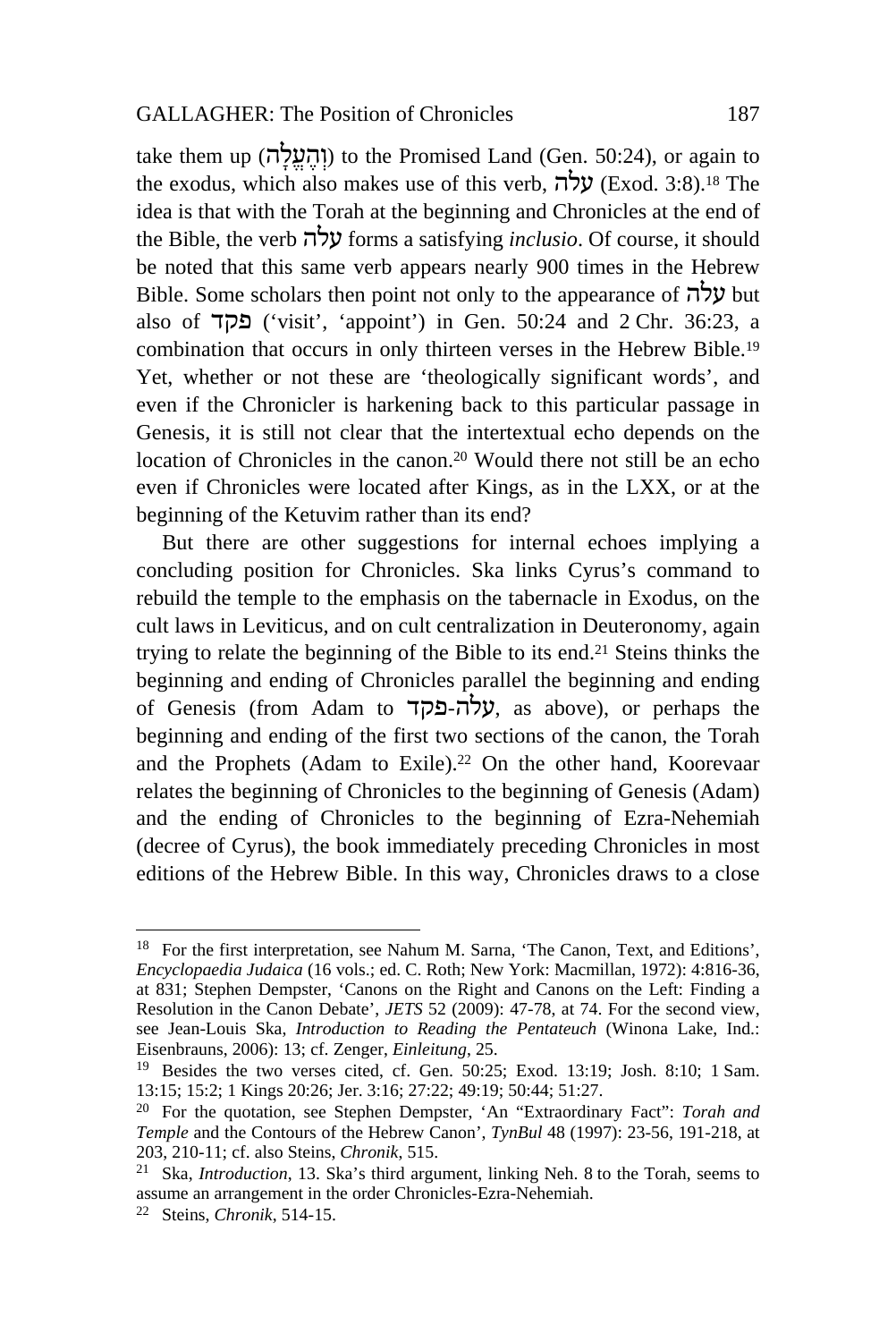the entire biblical revelation, from the first book to the last but one.23 John Sailhamer argues that the arrangement ending with Chronicles better reflects Daniel's prophecy of the seventy weeks (Dan. 9:24-27) than does the alternative arrangement ending with Ezra-Nehemiah.<sup>24</sup> Andreas Köstenberger sees a canonical *inclusio* in the placement of Zechariah's murder at the command of King Joash in 2 Chronicles 24:20-22 at the end of the Bible as parallel to the murder of Abel in Genesis.25 Stephen Dempster thinks Chronicles rightly closes the canon because it constitutes a meditation and re-contextualization of Israel's scriptures and locates their fulfillment in David.<sup>26</sup>

The weakness of these arguments, it seems to me, derives from the unremarkable nature of the phenomena highlighted by them. Yes, Chronicles contains intertextual echoes with previous scripture. This hardly makes it unique; intertextual echoes appear in many biblical books regardless of their location in the canon. As Zipora Talshir says, 'The patterns of creation and canonization operate on different levels and should not be confused. Chr[onicles]'s place at the end of the canon, has scarcely anything to do with the process of its creation or with its author's world of ideas'.<sup>27</sup> In other words, the intertextual phenomena in Chronicles do not mean that the Chronicler wrote his book in order to close the canon, nor that it was redacted for this purpose. They may, indeed, illuminate the reasons that a later person or group decided to place Chronicles at the end, but, again, the time period for this placement would have to be established on the external evidence. About this, there is, of course, disagreement, as we will see.

<sup>23</sup> Koorevaar, 'Die Chronik als intendierter Abschluß', 66-67.

<sup>24</sup> John Sailhamer, *The Meaning of the Pentateuch: Revelation, Composition and* 

<sup>&</sup>lt;sup>25</sup> Andreas J. Köstenberger, 'Hearing the Old Testament in the New: A Response', in *Hearing the Old Testament in the New Testament* (ed. Stanley E. Porter; Grand Rapids: Eerdmans, 2006): 255-94, at 262-63. Cf. Matt. 23:35 // Luke 11:51, discussed below. On this idea, see now Edmon L. Gallagher, 'The Blood from Abel to Zechariah in the History of Interpretation', NTS 60 (2014): 121-38.

<sup>&</sup>lt;sup>26</sup> Dempster 'Canons on the Right and Canons on the Left', 75-76; see also Koorevaar, 'Chronik als intendierter Abschluß', 55-59, 60-61; Marvin A. Sweeney, 'Tanak versus Old Testament: Concerning the Foundation for a Jewish Theology of the Bible', in *Problems in Biblical Theology: Essays in Honor of Rolf Knierim* (ed. Henry T. C. Sun and Keith L. Eades; Grand Rapids: Eerdmans, 1997): 353-72, at 371. 27 Talshir, 'Canon-Related Concepts', 403.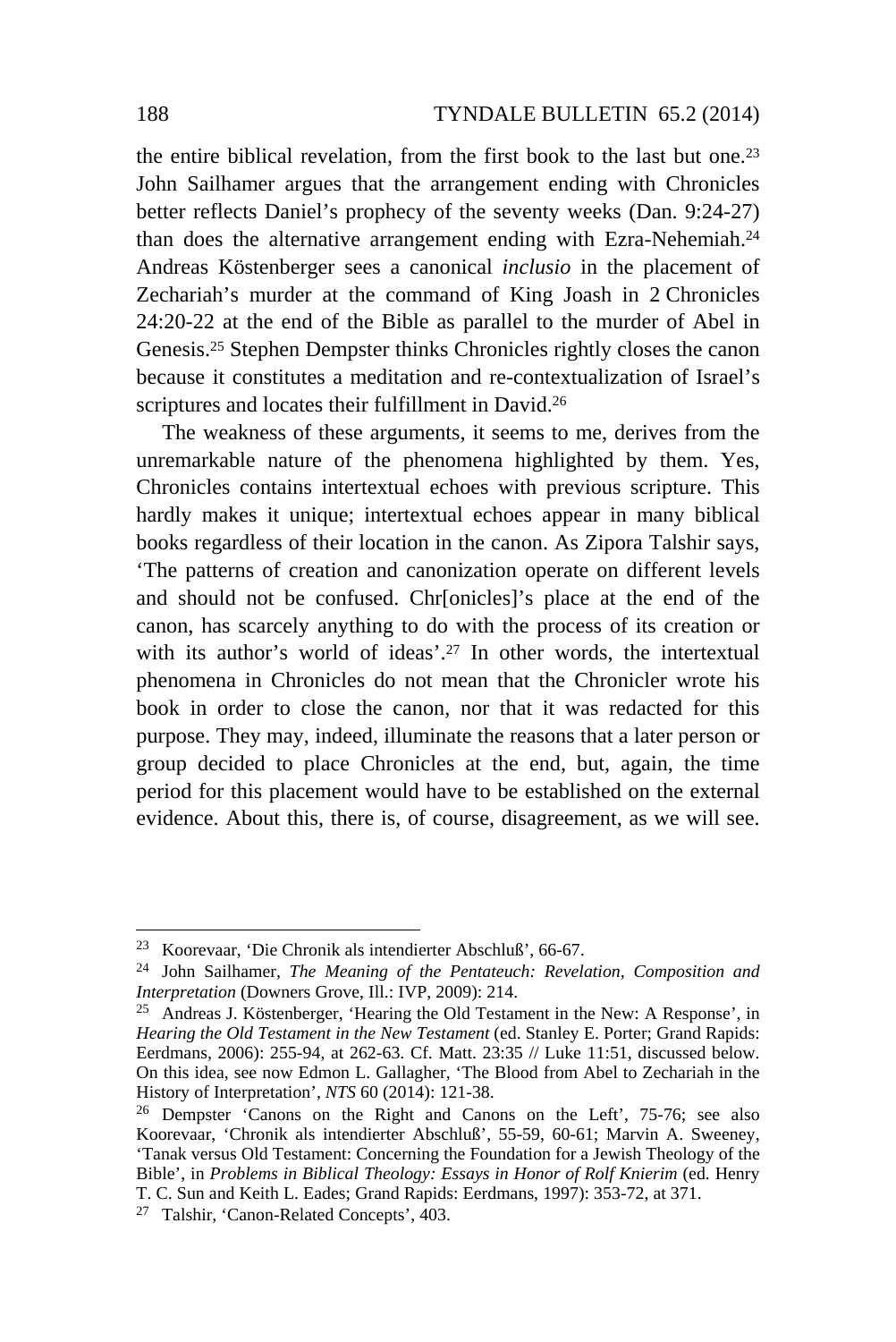The point here is that nothing intrinsic to Chronicles suggests that it ought—or was designed—to conclude the canon.28

As one example of how scholars emphasizing the concluding function of Chronicles fail to consider its possible significance at other locations in the canon, I cite a recent article by Dempster. The aim of his discussion, Dempster says, is to show that 'internal evidence within the biblical texts themselves [points] to evidence of canon 2', where 'canon 2' is defined as a 'final closed list', with the necessary implication that the books already have a particular order.29 Dempster cites previous scholarship regarding the Torah and Prophets, and so he himself concentrates on the Ketuvim, aiming to show that internal evidence suggests that Psalms (or Ruth) begins this section and Chronicles closes it. While discussing the two most prominent arrangements of the Ketuvim in the manuscripts—(1) Psalms to Chronicles and (2) Chronicles to Ezra-Nehemiah—Dempster claims, 'If Chronicles begins a third division, there is no literary linkage with the Law and the Prophets, but if it begins with Psalms, there are extraordinarily significant formal connections'.30 These connections between Psalms and the earlier divisions of the Law and the Prophets especially concern the first Psalm, with its focus on Torah, and the second Psalm, with its focus on the Davidic monarchy. But later, when Dempster wants to show that Chronicles fittingly concludes the Ketuvim and thus the entire canon, he asserts, 'The genealogical line started so prominently in Genesis is resumed so prominently in Chronicles to show that David is the goal of the Tanak'.31 So, when

<sup>28</sup> One wrinkle in the argument that would also need to be addressed is Chapman's contention that the Chronicler himself worked with a bipartite rather than tripartite canon; Stephen B. Chapman, *The Law and the Prophets: A Study in Old Testament Canon Formation* (FAT 27; Tübingen: Mohr Siebeck, 2000): 218-31.

<sup>&</sup>lt;sup>29</sup> Dempster, 'Canons on the Right and Canons on the Left',  $69$ ; see p. 50 for his definition of 'canon 2'. This terminology—canon 1 for authoritative writings and canon 2 for an authoritative list of writings—was first proposed by Gerald Sheppard, 'Canon,' *Encyclopedia of Religion* (ed. Mircea Eliade; 16 vols.; New York: Macmillan, 1987): 3:62-69.<br><sup>30</sup> Dempster, 'Canons on the Right and Canons on the Left', 72-73; see also

Dempster, *Dominion and Dynasty: A Theology of the Hebrew Bible* (Downers Grove, Ill.: IVP, 2004): 35, 47-49, 223-27; and his earlier two-part article, 'Extraordinary Fact'.

<sup>&</sup>lt;sup>31</sup> Dempster, 'Canons on the Right and Canons on the Left', 76. Cf. also Talshir, 'Canon-Related Concepts', who shows that Chronicles regularly interacts with Israel's previous scripture; and Zenger, who points out that the arrangements that place Chronicles at the head of the Writings do so 'um diesen Teil in Entsprechung zur Tora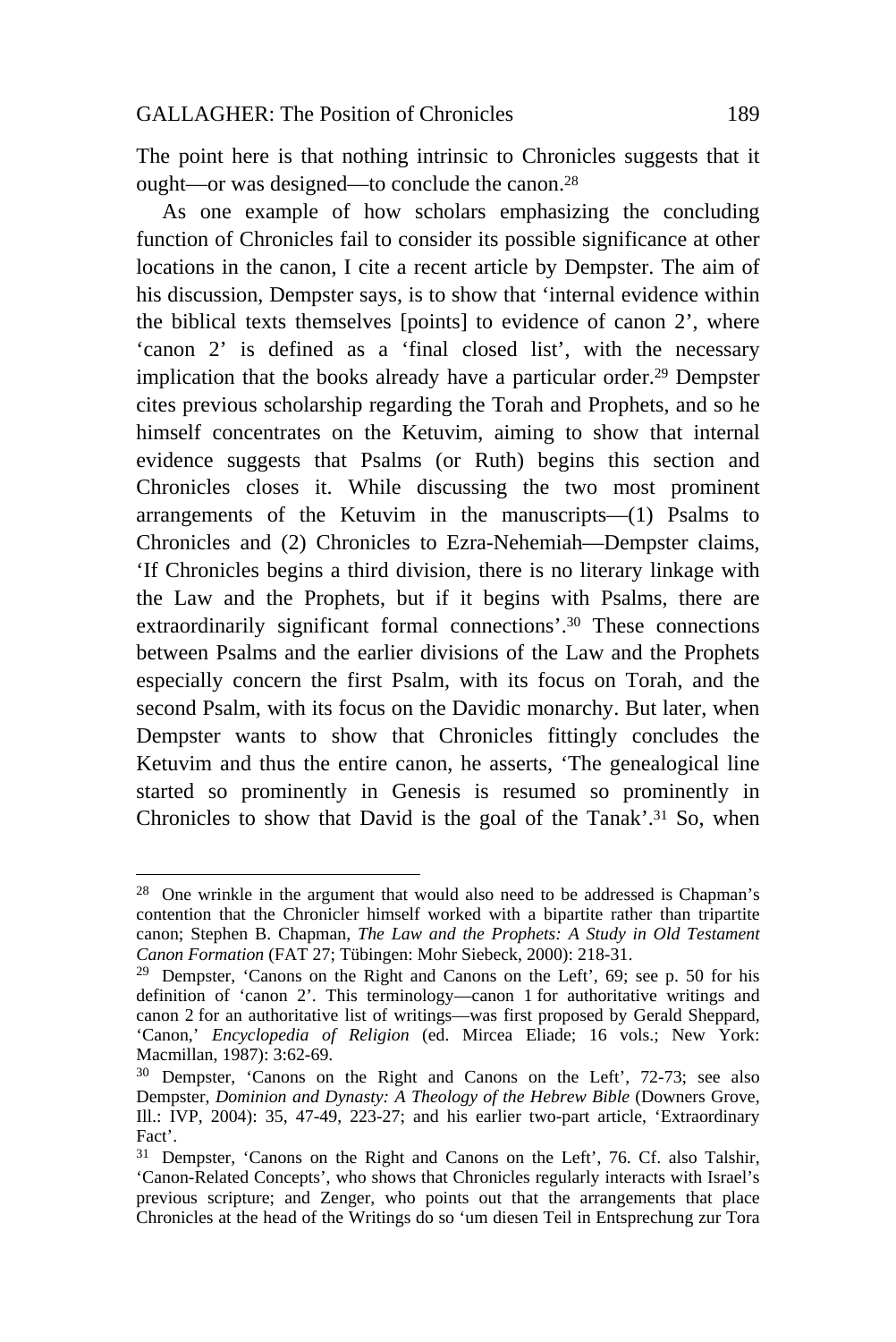Chronicles serves as a conclusion to the Ketuvim, it looks back to the Law and the Prophets, but when it serves as a beginning, there is 'no literary linkage'. The logic here is puzzling.32

Is it possible to show, at least, that the internal evidence indicates that Chronicles should be in the Ketuvim? The most prominent alternative location for the book is after Kings, according to the order of the Greek manuscripts.33 Recently Julius Steinberg has argued in favour of locating Chronicles in the Ketuvim and thus against the Greek arrangement based on internal clues. In the Greek arrangement, Steinberg contends, Chronicles is viewed as a mere supplement to Samuel-Kings, while the Hebrew arrangement gives the book its own voice and purpose.34 Surely Steinberg is correct that recent work has established beyond doubt that Chronicles must be viewed as more than a repetition and expansion of the Deuteronomistic History.35 The Chronicler had his own purposes, his own theology to elaborate, and his book must be read for the genuine contribution it makes to biblical literature and thought, and not just as the 'left-overs', as the Greek title *Paraleipomena* would suggest.36 However, does the simple placement

mit Adam (vgl. 1 Chr. 1,1) beginnen zu lassen' (*Einleitung*, 22). For possible reasons behind the different arrangements of the Ketuvim, see Knoppers, *I Chronicles*, 136-37. <sup>32</sup> Dempster does say in a note: 'It is true that beginning the third division with Chronicles has its own suitability: Chronicles focuses on temple and David introduces the Psalms [here he cites Knoppers, *1 Chronicles*, 135-37]. But these are more conceptual linkages rather than formal ones' ('Canons on the Right and Canons on the Left', 73 n. 159). But why should it matter whether the connection is formal or conceptual? And should not Chronicles's genealogies, which Dempster connects to

 $33$  Cf. the order in the three great uncial codices: Vaticanus, Sinaiticus (apparently), Alexandrinus. This order also appears in the majority of the patristic authors collated by Lee Martin McDonald, 'Appendix C: Lists and Catalogues of Old Testament Collections', in *The Canon Debate* (ed. Lee Martin McDonald and James A. Sanders; Peabody, Mass.: Hendrickson, 2002): 585-87. The only exceptions include Epiphanius, who twice places Chronicles before Samuel (*Mens.* 4; 23; though cf. *Haer.* 1.1.8, where Chr. appears after Kgs), and Jerome, who twice places Chronicles near the end of his list, though not at the very end (*Ep.* 53.8; *Prologus galeatus*).<br><sup>34</sup> Steinberg, *Ketuvim*, 115 (cf. p. 122); see also Seitz, *Goodly Fellowship*, 118-19.<br><sup>35</sup> See, e.g., Sara Japhet, *The Ideology of the Book of* 

*Biblical Thought* (New York: Peter Lang, 1989); M. Patrick Graham, Steven L. McKenzie and Gary N. Knoppers, eds., *The Chronicler as Theologian: Essays in Honor of Ralph W. Klein* (New York: Continuum, 2003); Isaac Kalimi, *The Reshaping of Ancient Israelite History in Chronicles* (Winona Lake, IN: Eisenbrauns, 2005). 36 See G. N. Knoppers and P. B. Harvey, Jr., 'Omitted and Remaining Matters: On the

Names Given to the Book of Chronicles in Antiquity', *JBL* 121 (2002): 227-43. It is not clear on what basis these scholars claim that this title in Greek is due to the translators themselves (pp. 233, 236).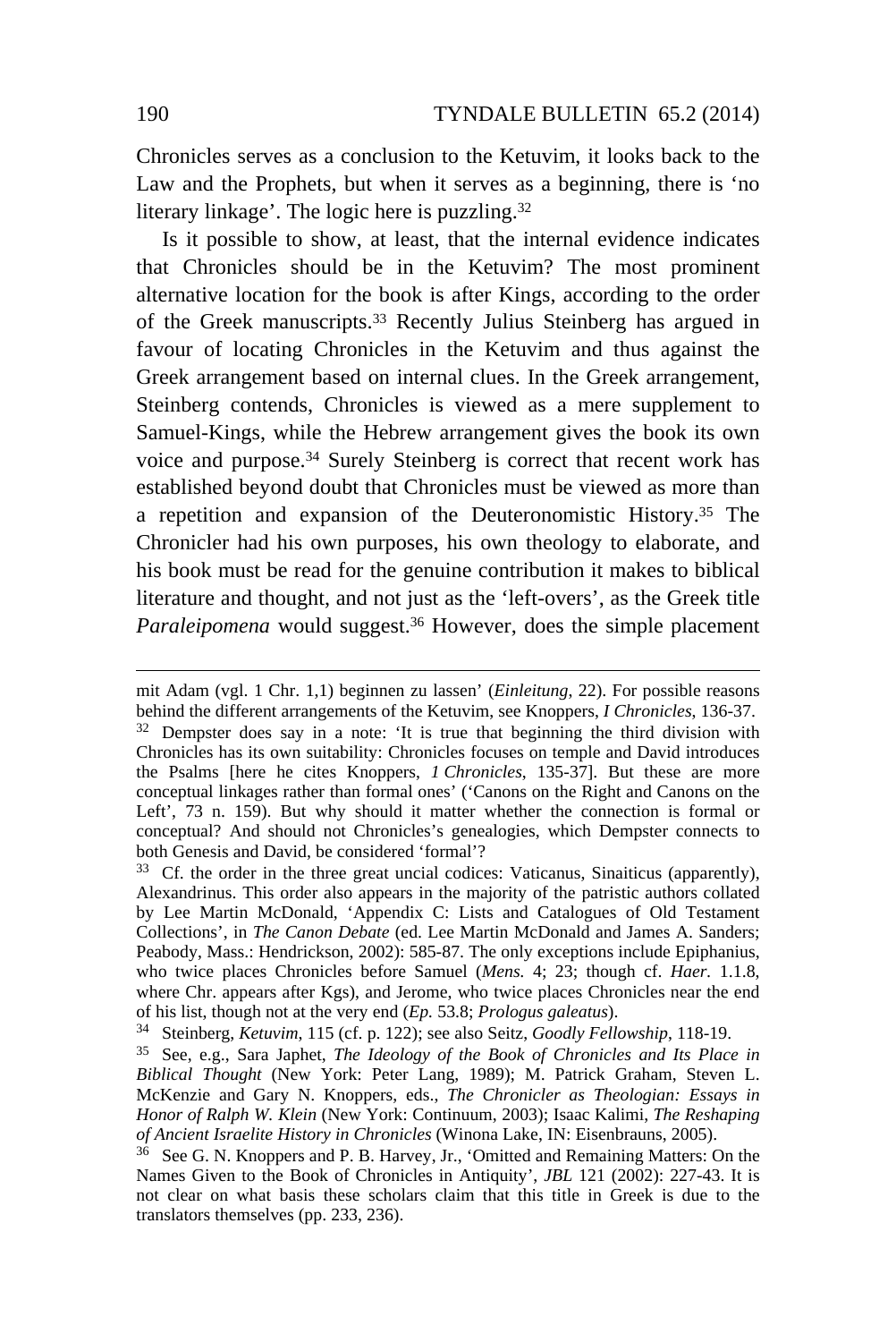$\overline{a}$ 

of Chronicles following Samuel-Kings guarantee that it will be misunderstood in the way imagined by Steinberg? Does the order of books really command so much attention in the interpretive process? While Steinberg has argued that it does, the matter is far from obvious.37 Indeed, the positioning of Chronicles immediately after Samuel-Kings could just as easily highlight their differences—and thus the Chronicler's distinctive contribution—as their similarities.

It is, in fact, far from clear how the ancients thought of the 'order' or 'sequence' of the canon in the period prior to the prominence of the codex, when the individual books were written on separate scrolls.<sup>38</sup> Some ancient *testimonia* do speak in terms of an 'order' for the books, but there is no indication that this is meant to represent the ideal reading order, as seems required by the arguments of Steinberg and others.39 While it is true that 'order' can be maintained across multiple scrolls or multi-volume works (e.g. the Pentateuch, Deuteronomistic History, *The Lord of the Rings*),<sup>40</sup> no evidence known to me suggests that ancient Christians or Jews approached the Ketuvim in the same manner. Certainly, many modern Christians fail to see in the sequence

<sup>37</sup> Steinberg, *Ketuvim*, 84-87. The interpretation of biblical books in a certain order (whether LXX or Tanak) has also become a distinguishing feature of the work of Marvin Sweeney; see 'Tanak versus Old Testament'; Sweeney, *Tanak*. For a sympathetic but ultimately negative appraisal, see James Barr, *The Concept of Biblical Theology: An Old Testament Perspective* (Minneapolis: Fortress, 1999): 307-309.<br><sup>38</sup> Not to mention the anachronistic use of the word 'canon' for this period; see

Eugene Ulrich, 'The Notion and Definition of Canon', in McDonald and Sanders, *The Canon Debate*, 21-35; but contrast Stephen B. Chapman, 'The Canon Debate: What It Is and Why It Matters', *Journal of Theological Interpretation* 4 (2010): 273-94. On what can be known about the OT canon during this early period, see Brandt, *Endgestalten des Kanons*, ch. 4 ('Frühzeit').

<sup>39</sup> Cf. *b. BB* 14b; the canon list of Melito of Sardis (*apud* Eusebius, *Historia ecclesiastica* 4.26.12-14); and Jerome, *Prologus galeatus*. Each of these sources seems to be presenting what should be the definitive order for the HB/OT, and each presents a different order. For discussion of what is meant by 'order' in these sources, see N. M. Sarna, 'Ancient Libraries and the Ordering of the Biblical Books', in *Studies in Biblical Interpretation* (Philadelphia: JPS, 2000): 53-66 (arrangement in archives/library); Sid Z. Leiman, *The Canonization of Hebrew Scripture: The Talmudic and Midrashic Evidence* (Hamden, CT: Archon Books, 1976): 162 n. 258, 202 n. 644 (writing multiple books on a scroll); John Barton, *Oracles of God: Perceptions of Ancient Prophecy in Israel after the Exile* (London: Darton, Longman and Todd, 1986): 82-91 (no significance); Beckwith, *Old Testament Canon*, 181-234; Sailhamer, *Meaning of the Pentateuch*, 211, 216 (mental construct); Philip S. Alexander, 'The Formation of the Biblical Canon in Rabbinic Judaism', in Alexander and Kaestli, *Canon of Scripture*, 57-80, at 75-76; Steinberg, *Ketuvim*, 86-87. 40 See again Steinberg, *Ketuvim*, 86-87.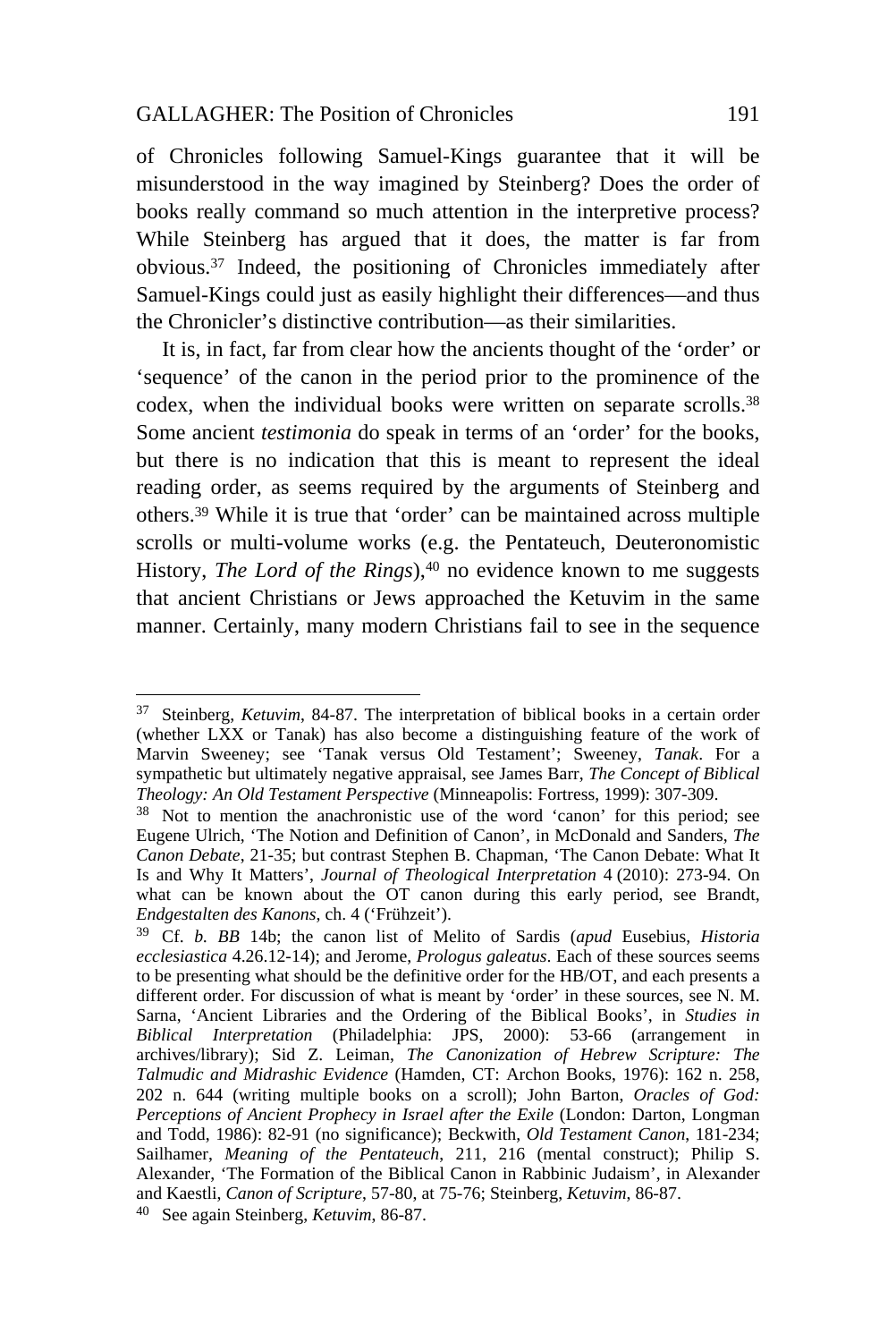of books any real significance.41 Again, the ancients do not discuss the appropriateness of reading the Ketuvim, or, shall we say, the poetic or prophetic books, in any particular sequence.42 None of this proves that the ancients thought nothing of these matters, but we lack the evidence to say otherwise.

Perhaps the most significant shortcoming of these arguments based on internal evidence is the persistent assumption that the arrangement judged to be best or most hermeneutically satisfying or theologically profound must be the earliest arrangement.43 On what basis can this be sustained? Is it not also possible that some later Jews either altered an originally unsatisfying arrangement to conform it better to their theological sensibilities or perhaps brought order to a rather loosely arranged collection of canonical books? The variety of orders in extant lists and manuscripts indicates that multiple Jewish (and Christian) groups attempted one or the other. Rather than thinking that the 'original' order must have been the best order, the ancients seem to have been in continual search for a better arrangement of their books.

The entire enterprise of arguing from internal considerations that the canon properly ends with Chronicles cannot succeed. While some intertextual echoes and 'closure phenomena' show that Chronicles works well as the concluding book to the canon, they cannot show that the book was designed by its composer or a redactor to be at the end.

## **3. External Evidence**

While internal evidence fails to establish the concluding position of Chronicles in the canon, we might still be able to say that the earliest recoverable arrangement of the Hebrew Bible did end with Chronicles. Such an argument needs to depend on external evidence. We must review this admittedly well-worn territory in this section.

<sup>&</sup>lt;sup>41</sup> This is one of the main criticisms of James Barr against the ideas of Sweeney; see *Concept of Biblical Theology*, 307-309. For examples of modern attempts to see some significance in the order of books, see Brandt, *Endgestalten des Kanons*, 19-25.

<sup>&</sup>lt;sup>42</sup> Jerome was keen to stress the Hebrew order for the Minor Prophets as opposed to the Greek order (*Praef. lib. XII*), but his commentaries on the Minor Prophets make nothing of the sequence.

<sup>43</sup> E.g. Stephen Dempster, 'Torah, Torah, Torah: The Emergence of the Tripartite Canon', in *Exploring the Origins of the Bible: Canon Formation in Historical, Literary, and Theological Perspective* (ed. Craig A. Evans and Emanuel Tov; Grand Rapids: Baker, 2008): 87-127, at 103; Beckwith, *Old Testament Canon*, 156.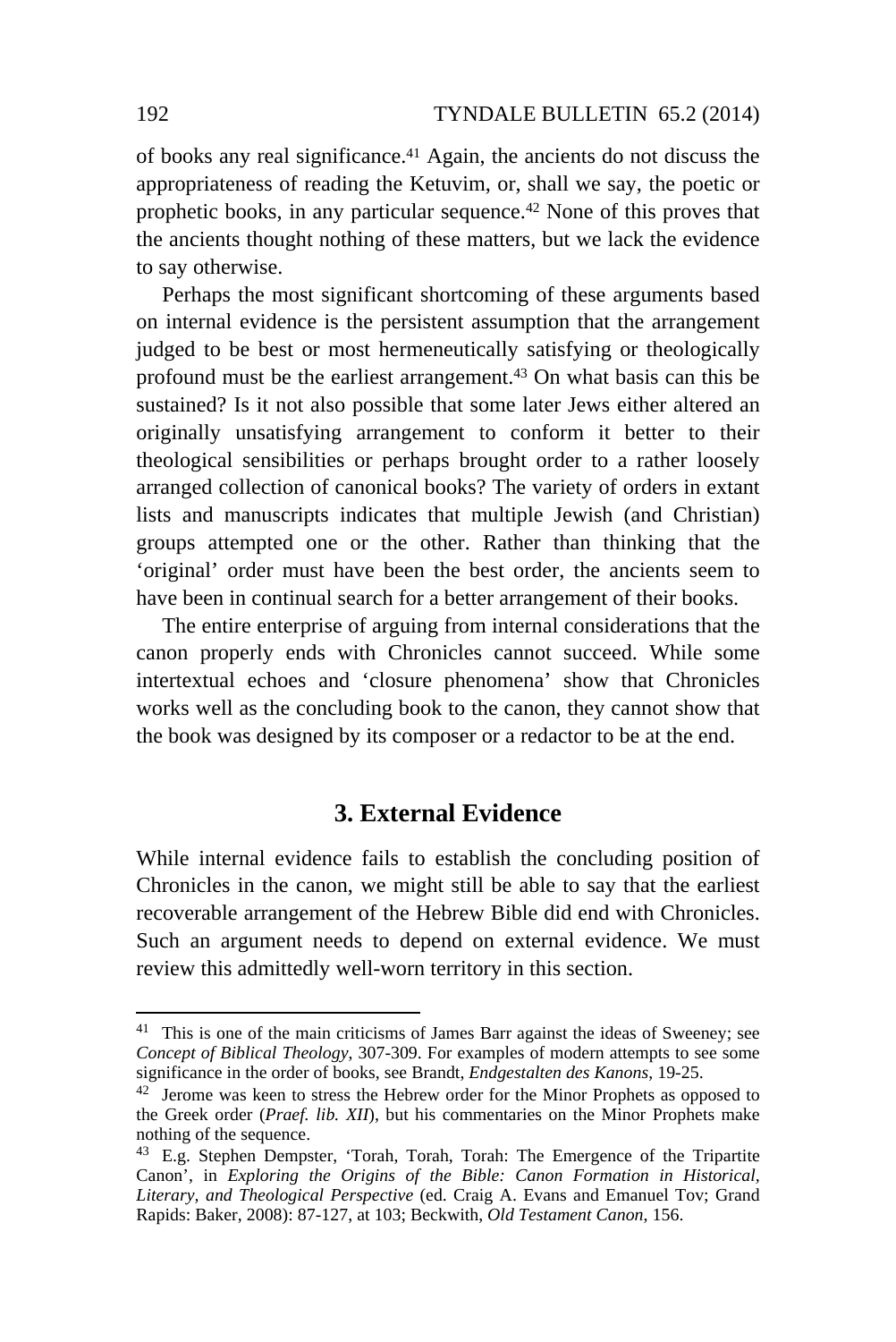The presentation of external evidence by Roger Beckwith nearly three decades ago continues to be the standard articulation of this view. Beckwith sets himself the task of showing that the canon list contained in the *baraita* in *b. BB* 14b derives from the second century BC, whereas *beraitot* are conventionally dated to the second or third century AD since they are defined as tannaitic statements omitted from the Mishnah.44 To accomplish his complex task, Beckwith first attempts to establish the tripartite structure of the Hebrew Bible as a very early feature of the canon, even giving it a date of 164 BC and assigning its arrangement to Judah the Maccabee.45 Few scholars have followed Beckwith in the details of this proposal.<sup>46</sup> Still, many would be willing to locate the origins of the tripartite structure in the second century BC, though a significant number of scholars doubt even this, as we will see. At any rate, with the tripartite structure in place, Beckwith now attempts to demonstrate that already in this early period the third section featured Chronicles at the end.<sup>47</sup> What evidence can he cite? Not the patristic OT canon lists, since none of these places Chronicles at the end.48 But how can he discount all of these lists, some of which probably genuinely reflect Jewish information?49 Beckwith's main argument against these patristic lists is that they intermingle the Prophets and Writings, and thus obscure or demolish the tripartite structure of the canon, something he is quite sure no Jewish list would ever do.50 What about Jerome's list (*Prologus galeatus*), which does

<sup>44</sup> On the dating of this *baraita*, see Beckwith, *Old Testament Canon*, 122; Giuseppe Veltri, *Libraries, Translations, and 'Canonic' Texts: The Septuagint, Aquila, and Ben Sira in the Jewish and Christian Traditions* (JSJSup 109; Leiden: Brill, 2006): 13-14; Jack N. Lightstone, 'The Rabbis' Bible: The Canon of the Hebrew Bible and the Early Rabbinic Guild', in McDonald and Sanders, *Canon Debate*, 163-84; Alexander, 'Formation of the Biblical Canon', 77; cf. p. 78; Brandt, *Endgestalten des Kanons*, 64 n. 211.<br><sup>45</sup> Beckwith, *Old Testament Canon*, ch. 4, pp. 110-80; on Judah, see p. 152.

<sup>&</sup>lt;sup>46</sup> See, e.g. E. Earle Ellis, *The Old Testament in Early Christianity: Canon and Interpretation in the Light of Modern Research* (WUNT, 54; Tübingen: Mohr Siebeck, 1991): 44 n. 140. Koorevaar actually suggests that an original order predated the Hasmonean period ('Chronik als intendierter Abschluß,' 51). 47 Beckwith, *Old Testament Canon*, ch. 5, pp. 181-234. 48 Beckwith, *Old Testament Canon*, 182-98.

<sup>49</sup> On the Jewish or Jewish-Christian origin of these patristic lists, see Gilles Dorival, 'L'Apport des Pères de l'Église à la question de la clôture du canon de l'Ancien Testament', in *The Biblical Canons* (ed. J.-M. Auwers and H. J. De Jonge; Leuven: Peeters, 2003): 81-110, at 88-89 n. 6.

<sup>50</sup> Beckwith, *Old Testament Canon*, repeatedly cites the non-appearance of the Prophets and Hagiographa categories in the patristic lists as decisive evidence against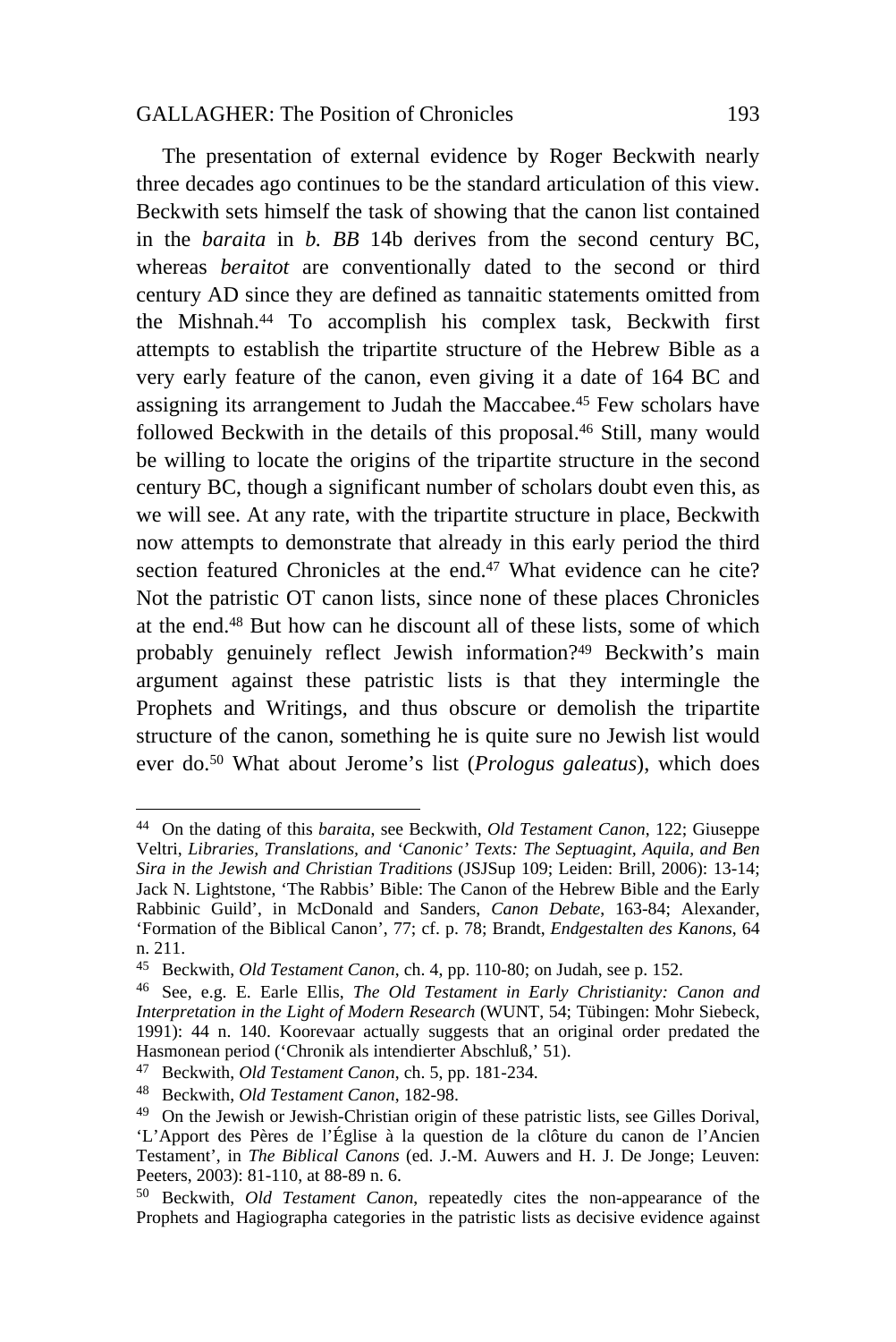distinguish the Prophets from the Writings, and yet does not end with Chronicles? Beckwith asserts that the testimony of Jesus in Matt. 23:35  $(\frac{1}{2}$  Luke 11:51) confirms that the story of Zechariah's murder (2 Chr. 24:20-22), and thus Chronicles, was at the end of the Bible in his day, and so Jerome's list, ending as it does with Esther, cannot but be secondary.<sup>51</sup> In this way Beckwith rules out as evidence all Christian *testimonia*.

Surely, then, the Jewish evidence substantiates his thesis by consistently following the order of books contained in the *baraita* of *b. BB* 14b, or at least by positioning Chronicles at the end? Actually, no. Some Masoretic manuscripts and other Jewish sources do reflect the sequence of books of the *baraita*; many more manuscripts, while not following the exact sequence of the *baraita*, nevertheless conclude with Chronicles.52 However, not a few of the most important Masoretic manuscripts, including the Aleppo Codex and the Leningrad Codex, place Chronicles at the beginning of the Hagiographa rather than the end.53 With this agree, according to Beckwith, 'many' manuscripts of the tenth to fifteenth centuries.54 So, it turns out that the Jewish

their Jewish origins: in general (182-83); Melito (183, 184); Origen (186-87); Epiphanius (188); the Bryennios List (188).

<sup>51</sup> Beckwith, *Old Testament Canon*, 199-200. Beckwith also argues for the lateness of Jerome's list based on the priority of the number 24 over 22, and the chronological character of Jerome's categories.

<sup>52</sup> On the orders of the Hagiographa in Jewish sources, see Beckwith, *Old Testament Canon*, 198-211, 452-64; Brandt, *Endgestalten des Kanons*, 148-64. According to Beckwith (*Old Testament Canon*, 452, note to col. I), the *baraita*'s sequence for the Hagiographa is attested in the following sources: 'Bab. Baba Bathra 14b (C.5–6 Babylonian); Anonymous Chronicle (Neubauer's no. 6, C.11? Italian?); Babylonian MSS Ec1 (or or. qu. 680, defective), Eccl. 19 (or Or. 2373, defective, C.13–14?); many MSS of C.12–15, Italian, German, Franco-German, Spanish, Yemenite, including the following C.12 MSS: Add. 21161, Kennicott 201 and 224, Schwarz 4, Modona 5b; Ben Uzziel, *Kitab al-Khilaf* (C.12? Egyptian/Palestinian); Joseph of Constantinople,

<sup>&</sup>lt;sup>53</sup> See Beckwith's list of what he calls 'liturgical orders' (*Old Testament Canon*, 458-60). On p. 208, Beckwith reports that he has documented 70 different orders for the Hagiographa. The group of manuscripts containing a 'liturgical order' is mentioned by Beckwith on p. 209: 'Liturgical orders group the five Megilloth together … '. He does not explain why this would entail moving Chronicles to the beginning of the Hagiographa, but on this see Brandt, *Endgestalten des Kanons*, 153-54; Stone, *Compilational History*, 114-16. On p. 210, Beckwith 'rules out' the liturgical order from having developed before the tenth century, based on the common view that the Megilloth were grouped together only at this time, but against this see now Stone, Compilational History, 105-111.

<sup>&</sup>lt;sup>54</sup> Beckwith, *Old Testament Canon*, 458, note to col. XXXII; he cites several specific early manuscripts.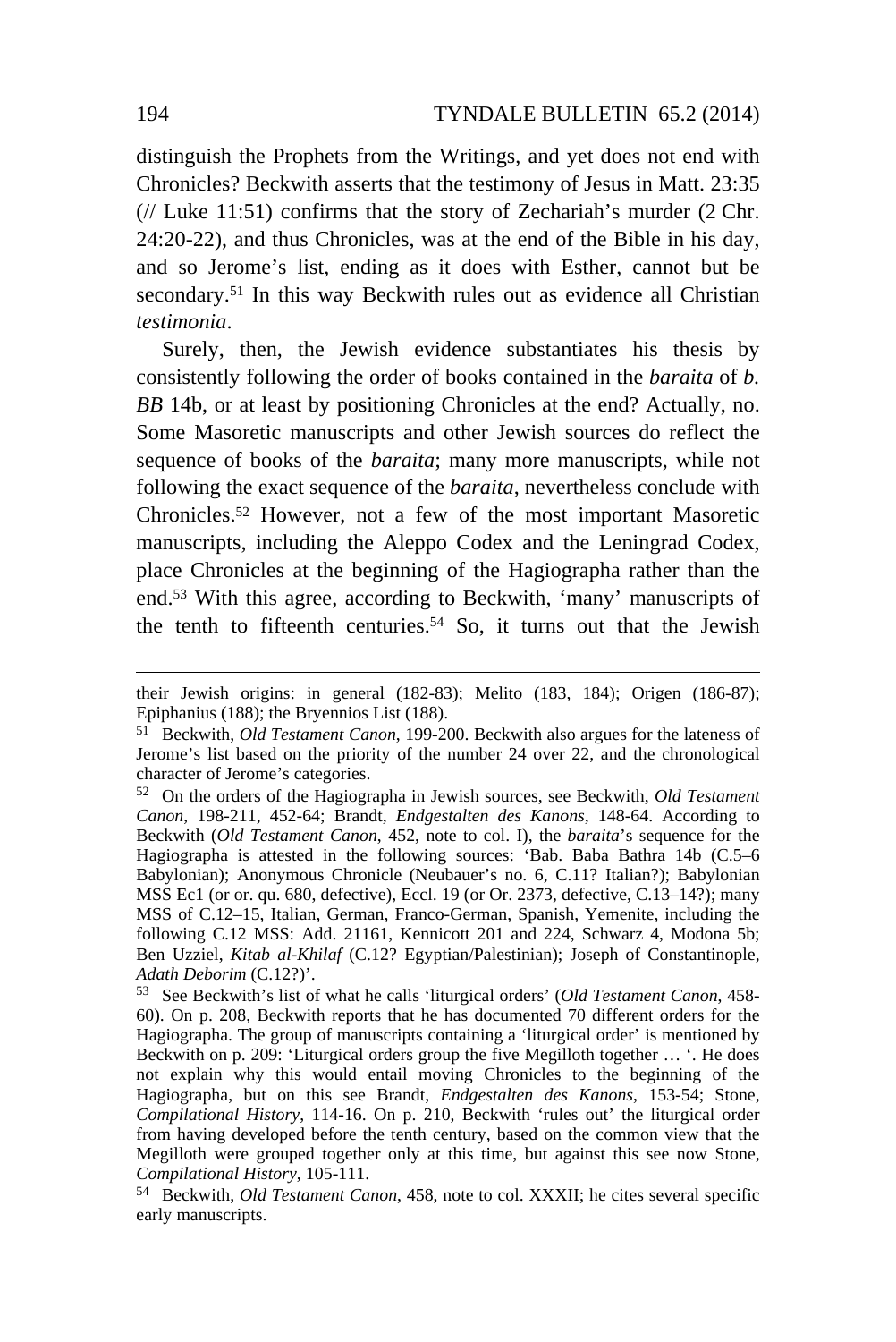evidence is somewhat more divided than would perhaps be expected. The recognition of this led Childs to assert that 'the sequence of the books within the canonical division [of the Ketuvim] had little significance and no normative order was ever established by the synagogue'.55 The only evidence before the twelfth century that assuredly places Chronicles at the end of the canon is the Talmudic statement, the *baraita* of *b. BB* 14b, that probably dates to the second or third century AD.56 Against this arrangement are all of the patristic lists and some important Jewish evidence.

Nevertheless, other scholars also argue similarly to Beckwith. For example, Steins's examination of the external evidence highlights first *Bava Batra*, then Matthew 23:35, and then the prologue to Sirach.<sup>57</sup> Steinberg cites much the same evidence.<sup>58</sup> It may seem that the Sirach prologue is out of place, since it offers no evidence whatsoever that Chronicles concluded the canon, but actually its alleged attestation of a threefold canon—Law, Prophets, and Other Writings—becomes crucial in the argumentation. Steinberg begins his analysis of the external evidence for the origin of the Ketuvim with a discussion of this prologue, and Steins says that it is 'the most important witness for the formation of a tripartite canon'.59 Other scholars also think that the prologue provides incontrovertible evidence for a tripartite canon in the second century BC.<sup>60</sup> Nevertheless, many have tried to present an alternative interpretation of the prologue that would allow for at least a competing bipartite arrangement for the Jewish canon until well after

<sup>55</sup> Childs, *Introduction*, 503; cf. Seitz, *Goodly Fellowship*, 99-101. 56 Lee Martin McDonald has questioned the authority of the *baraita* based on the fact that it was omitted from the Mishnah; *The Biblical Canon: Its Origin, Transmission, and Authority* (Peabody, Mass.: Hendrickson, 2007): 165. From a different angle, see Alexander, 'Formation of the Biblical Canon', 77. On the general reception of the Mishnah and the transmission of *baraitot* alongside it, see David Kraemer, 'The Mishnah', in *The Cambridge History of Judaism, Vol. 4: The Late Roman-Rabbinic Period* (ed. Steven T. Katz; Cambridge: Cambridge University Press, 2006): 299-315, at 314; David Weiss Halivni, 'The Reception Accorded to Rabbi Judah's Mishnah', in *Jewish and Christian Self-Definition, Vol. 2: Aspects of Judaism in the Greco-Roman Period* (ed. E. P. Sanders, A. I. Baumgarten, and Alan Mendelson; Philadelphia: Fortress, 1981): 204-212.

<sup>57</sup> Steins, *Chronik*, 510-12. 58 Steinberg, *Ketuvim*, 155-94, esp. pp. 158-62 (Sirach prologue), pp. 173-79 (NT evidence: Luke 24:44; Matt. 23:35), pp. 179-82 (Josephus), pp. 193-94 (*Bava Batra*).

<sup>59</sup> Steins, *Chronik*, 512; cf. Steinberg, *Ketuvim*, 158-62.

<sup>60</sup> Childs, *Introduction*, 66, 666-67; Dempster, 'Torah, Torah, Torah', 112-14; Ellis, *Old Testament*, 39-40; Stone, *Compilational History*, 50. See the summary by Brandt, *Endgestalten des Kanons*, 69-70 n. 234.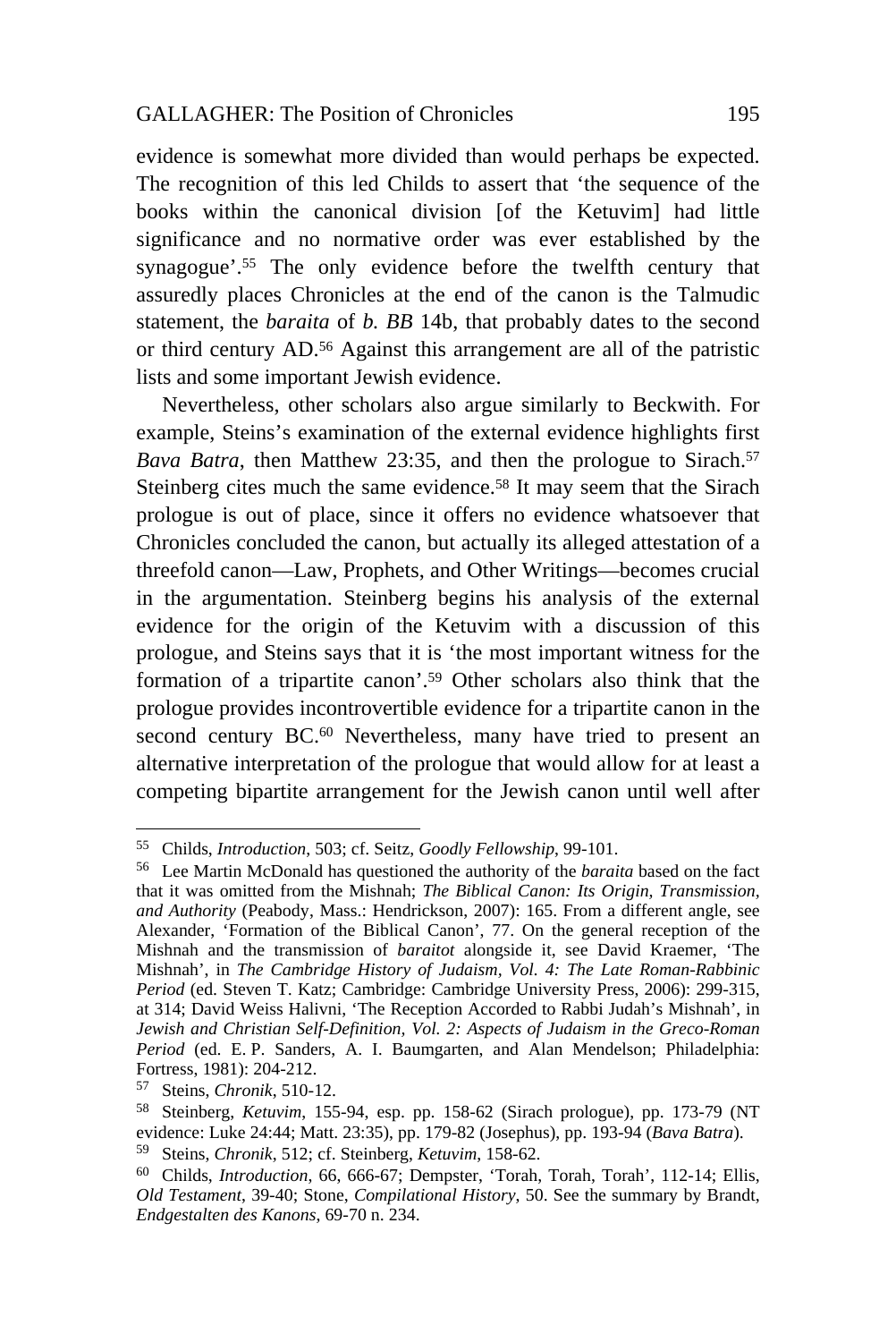the turn of the era.61 This problem cannot be addressed in the present context.62

But even if we are to assume a firmly established pre-rabbinic tripartite canon, are we justified in also locating Chronicles at its end? The usual interpretation of Matthew 23:35 // Luke 11:51 makes this assumption. We saw earlier that this passage mentions the blood of Abel and Zechariah, and many scholars have taken this to be a reference to the first and last martyr mentioned in the Hebrew Bible according to the conventional arrangement today, that is, from Genesis to Chronicles. However, not everyone is convinced.63 Indeed, H. G. L. Peels wrote a significant article more than a decade ago questioning this precise point.64 Peels convincingly argues that the 'Abel to Zechariah' phrase in Jesus' rhetoric functions not to limit the culpability of his hearers to the blood of Old Testament prophets only, as would be the case if we interpreted Jesus to mean, 'all the blood shed by prophets in the Hebrew Bible, from Genesis to Chronicles'. According to Peels, Zechariah was not chosen as the counterpart to Abel because he was in the last book of the Bible but because both were martyrs in God's cause and their deaths were seen as worthy of divine vengeance (Gen. 4:10; 2 Chr. 24:22). Moreover, Zechariah's

<sup>61</sup> Peter Katz, 'The Old Testament in Palestine and Alexandria', *ZNW* 47 (1956): 190- 217; J. C. H. Lebram, 'Aspekte der alttestamentlichen Kanonbildung', *VT* 18 (1968): 173-89; Barton, *Oracles of God*, 35-95; Dorival, 'L'Apport des Pères'; R. Laird Harris, 'Chronicles and the Canon in New Testament Times', *JETS* 33 (1990): 75-84; Jean-Daniel Kaestli, 'La formation et la structure du canon biblique: que peut apporter l'étude de la Septante?' in Alexander and Kaestli, *Canon of Scripture*, 99-113. Childs concedes that Katz and Lebram argue the case convincingly (*Introduction*, 53, 677). Harry M. Orlinksy speaks of 'two 'original' orders [...], both Jewish—perhaps one Judean and the other Alexandrian' ('Prolegomenon. The Masoretic Text: A Critical Evaluation,' in the reprint of Ginsburg, *Introduction*, xx). For Beckwith's response to all such arguments see *Old Testament Canon*, 125-27, and 'A Modern Theory of the Old Testament Canon', *VT* 41 (1991): 385-95, especially 386-90.<br><sup>62</sup> For a recent presentation of the 'alternative' bipartite view of the canon, see David

M. Carr, *The Formation of the Hebrew Bible: A New Reconstruction* (Oxford: Oxford University Press, 2011): 153-79. Against the idea, see Steinberg, *Ketuvim*, 167-72. See Brandt, *Endgestalten des Kanons*, 95-124.<br><sup>63</sup> See, e.g. David M. Carr, 'Canonization in the Context of Community: An Outline

of the Formation of the Tanakh and the Christian Bible', in *A Gift of God in Due Season: Essays on Scripture and Community in Honor of James A. Sanders* (ed. Richard D. Weis and David M. Carr; Sheffield: Sheffield Academic, 1996): 22-64, at 44-45.

<sup>64</sup> Cf. H. G. L. Peels, 'The Blood "from Abel to Zechariah" (Matthew 23,35; Luke 11,50f.) and the Canon of the Old Testament', *ZAW* 113 (2001): 583-601. For a response to Peels, see Steinberg, *Ketuvim*, 177-79.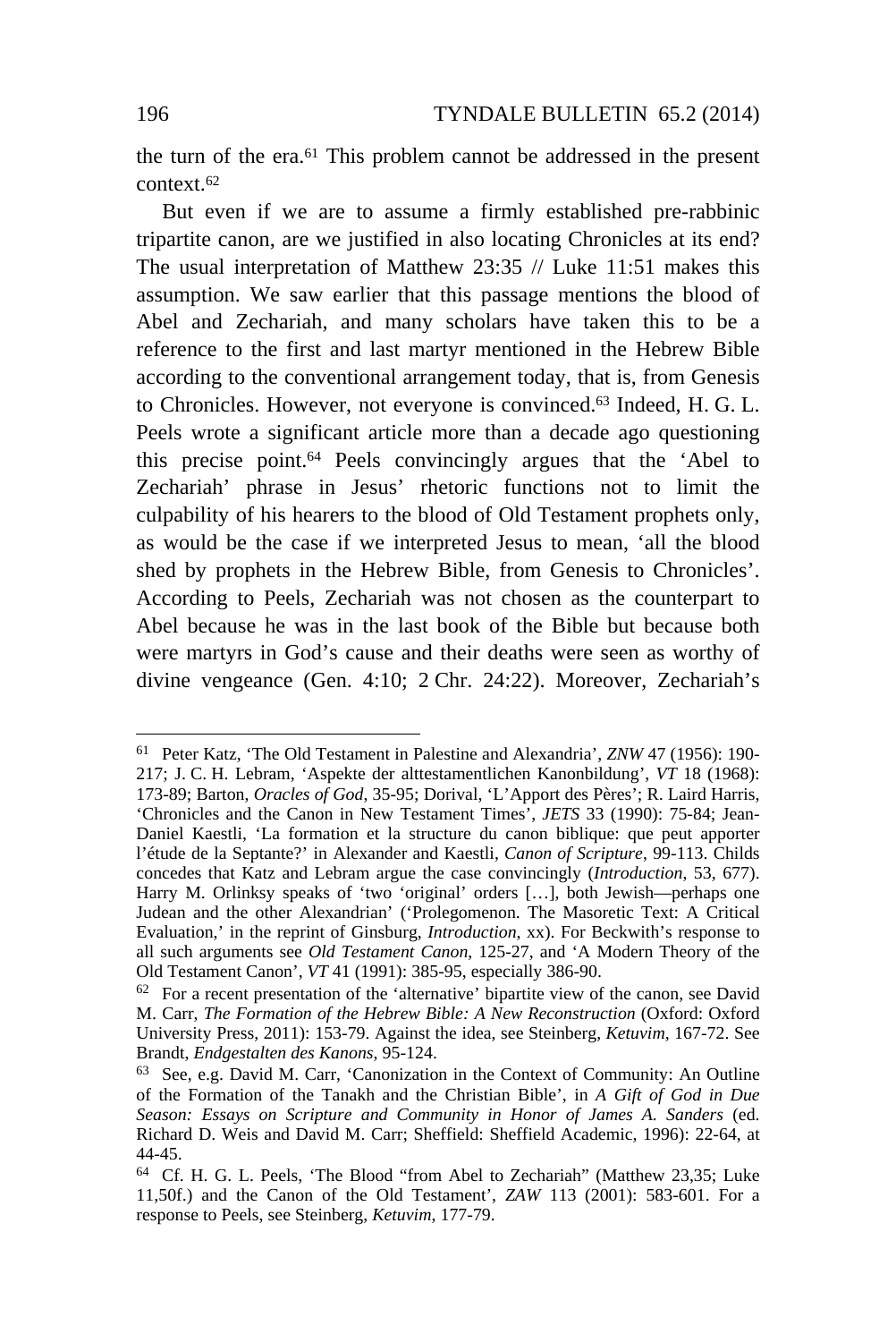death was remembered in rabbinic literature as a cause for the destruction of the First Temple, so that reference to it in Jesus' speech would sound an especially provocative note.65 Peels concludes: 'Jesus' words in Mt 23, 35 and Luke 11, 50f. would have sounded exactly the same if the narrative of Zechariah's death had occurred in the book of Kings or in the Psalms'.66 It is telling that no interpreter before the printing press gave any thought to whether Jesus's reference to Zechariah pointed to a concluding position for Chronicles within the canon.67

Peels has thus seriously weakened the case for attributing a wellordered canon with something like the modern arrangement to the period already before Jesus. In fact, Beckwith had already acknowledged that the meaning he draws from Matthew 23:35 would be impossible except in reliance on later sources (i.e. the rabbinic evidence).68 If the 'canonical' interpretation of the saying by Jesus is considered dubious, the order attested in *b. BB* 14b cannot alone bear the weight of establishing a concluding position of Chronicles in the pre-rabbinic period. Even if this *baraita* can be taken back to the second or third century AD, there is no evidence that we should date it any earlier than this, despite Beckwith's ingenious argument. The *baraita* may preserve a well-known order of books going back some centuries, or maybe not. The great variety of orders attested in Jewish sources indicates that no one seems to have attributed an overriding authority to this particular sequence.

So, when did Chronicles take up a place at the end of the canon, and how widespread was this arrangement? The manuscript evidence to hand allows the conclusion that this sequence was widespread, but by no means universal, from the twelfth century AD forward, but a lack of evidence prevents firm conclusions about the situation before this

<sup>65</sup> Peels, 'Blood', 594-99. For Zechariah's death in rabbinic literature, see H. L. Strack and P. Billerbeck, *Kommentar zum Neuen Testament aus Talmud und Midrasch* (6 vols.; Munich: Beck, 1922–1961): 1:940-43; Beckwith, *Old Testament Canon*, 215- 20.

<sup>66</sup> Peels, 'Blood', 600. At one time Dempster considered 'Jesus' remark in Luke 11:51 (cf. Matt. 23:35) [to be] strong evidence for understanding Chronicles as the last book of the canon' ('Extraordinary Fact', 202 n. 27), but this argument goes unmentioned in his more recent studies (perhaps due to the influence of Peels' article? cf. 'Torah, Torah, Torah', 88 n. 4; 'Canons on the Right and Canons on the Left', 69 n. 141).

<sup>67</sup> See Gallagher, 'Blood from Abel to Zechariah'.

<sup>68</sup> Beckwith, *Old Testament Canon*, 181.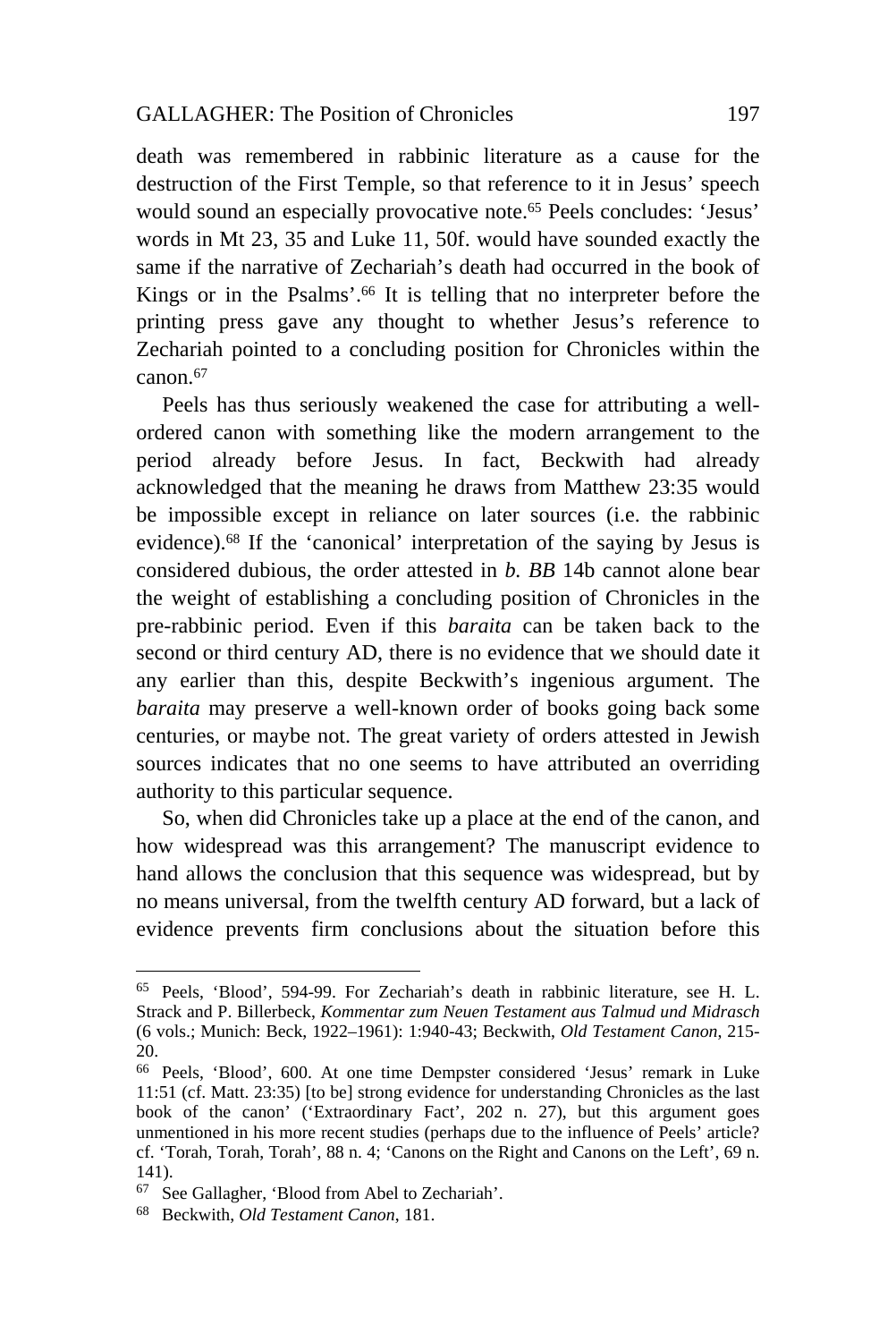point. As we have noticed, the two manuscripts considered the best representatives of the Masoretic Text—the Aleppo and Leningrad codices, tenth century and eleventh century, respectively—do not feature Chronicles at the end, and they are not alone. The *baraita* of *b. BB* 14b is the only Talmudic statement on the sequence of books, and it does position Chronicles at the end. However, the sequence of books this *baraita* affirms for both the Latter Prophets (Jeremiah, Ezekiel, Isaiah, the Twelve) and the Hagiographa (Ruth before Psalms, Daniel before Esther, etc.) failed to command a majority following among the manuscripts.69 How early this sequence concluding with Chronicles may be dated is, thus, difficult to determine, but we may say with certainty that no external evidence precedes the *baraita*, which most scholars would not wish to date before the rabbinic period.<sup>70</sup> In any case, Chronicles did not become firmly placed as the conclusion to the canon until the printed Hebrew Bibles almost immediately established a fixed order for the Hagiographa, which remains largely true today.71

## **4. Conclusion**

This paper has argued that internal evidence cannot establish when Chronicles took up its concluding place in the biblical canon. Arguments for this must instead be based on external evidence. I have further argued that the external arguments cannot show that it happened before the rabbinic period, and the evidence to hand suggests that no particular sequence of books enjoyed a position of dominance before the invention of printing. In light of this, interpretations or theologies

<sup>69</sup> On the manuscripts attesting the *baraita*'s order for the Latter Prophets, see Beckwith, *Old Testament Canon*, 450. For the Hagiographa, see above, n. 52. Even Koorevaar seems to demur from following the *baraita* in terms of the sequence of the Latter Prophets ('Chronik als intendierter Abschluß', 68 with n. 66).

<sup>70</sup> As mentioned earlier, Beckwith dates the list precisely to 164 BC (*Old Testament Canon*, 152-53). Koorevaar ('Chronik als intendierter Abschluß', 62-63, 72-73), and Steinberg (*Ketuvim*, 186-92) date the sequence of books attested in the *baraita* earlier than does Beckwith, placing it in the Persian era. For an early (pre-rabbinic) date of the sequence, see also Dempster, 'Torah, Torah, Torah', 104. On the other hand, Zenger (*Einleitung*, 25), Sarna ('Canon, Text, and Editions', 4:829; cf. 4:827-28), and Alexander ('Formation of the Biblical Canon', 77) consider this placement of Chronicles to be tannaitic. See also Peter R. Ackroyd, *The Chronicler in His Age* (JSOTSup, 101; Sheffield: Sheffield Academic, 1991): 347. 71 Note that Sweeney, *Tanak*, 372 says that the order he follows for the Ketuvim is

<sup>&#</sup>x27;based on the orders of books as presented in printed editions of the *Mikra'ot Gedolot* beginning in the sixteenth century AD'.